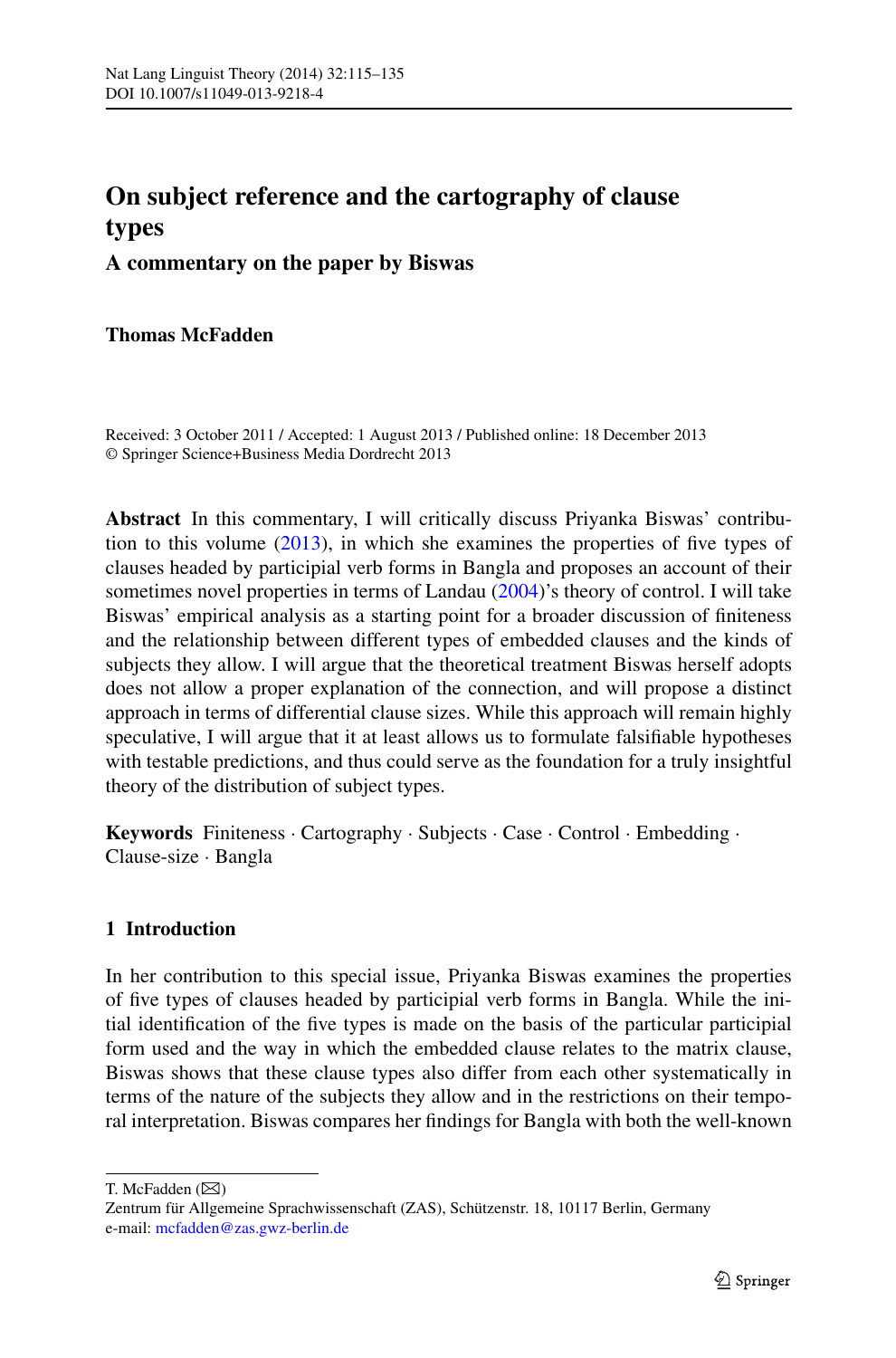patterns in English and the more novel patterns in Tamil and other languages reported by Sundaresan and McFadden ([2009\)](#page-20-2) (henceforth SM09), and shows that there are crucial differences which will require a distinct account. She then proposes an analysis, couched in terms of Landau [\(2004](#page-20-1))'s (henceforth L04) calculus of control, which covers the attested variation and the observed correlations between temporal interpretation and subject types. Perhaps the most interesting claim that Biswas makes is that, in two of the participial clause types, the observed null subjects are not obligatorily controlled (OC) PRO—as might have been expected from the fact that these are non-finite clauses—but in fact (little) *pro*. Making this assumption allows her to account for interpretive properties of these subjects along the *de se*/*de re* dimension and under ellipsis.

In this commentary, I will consider the Bangla patterns that Biswas has identified and explore what they tell us about finiteness, the distribution of subject types and the connection with tense and clausal dependency. While I find her specific analysis of the Bangla patterns convincing, I will argue that it leaves much to be desired in the broader theoretical context. Taking the version of Landau's theory that Biswas develops as a starting point, I will argue that we are still falling short of a real explanation of the cross-linguistic patterns that we find, and of an understanding of how clausal embedding works and why certain types of clauses only allow certain types of subjects. I will then discuss, in an admittedly programmatic manner for the time being, how we might proceed to develop a more satisfactory theory which can derive the connections we observe rather than stipulating them, and which makes falsifiable predictions about the range of clause types that should be found in the world's languages.

In Sect. [2](#page-1-0), I will briefly summarize Biswas' paper, introducing the relevant Bangla clause types and the basics of her analysis of their behavior. In Sect. [3](#page-4-0), I will examine in greater detail Biswas' claims about the properties of Bangla, discussing her important insights and critically examining the import of the Bangla facts for the comparative syntax of embedded subject positions. Then in Sect. [4,](#page-9-0) I will consider her theoretical treatment of the Bangla participial clauses and argue that, while it can account for the observed facts and fit them within the comparative system devised by L04, crucial aspects of the theory are lacking in explanatory power and leave us with more questions than answers when it comes to the relationship between (non-)anaphoric subjects, tense and clause type. As such, in Sect. [5,](#page-11-0) I will outline the skeleton of a theory based on the idea that clause types displaying different degrees of finiteness represent distinct amounts of structure in the left periphery, with relationships between temporal and nominal referential properties falling out of their presence at similar heights in the clausal cartography. Finally, in Sect. [6](#page-19-0), I will discuss how this basic theory relates to Biswas' own proposals, noting how her careful empirical work allows us to test out the theory by applying it to the Bangla facts.

#### <span id="page-1-0"></span>**2 An overview of Biswas' paper**

Biswas discusses three participial forms which appear in five different clause types. I summarize their defining properties in Table [1.](#page-2-0)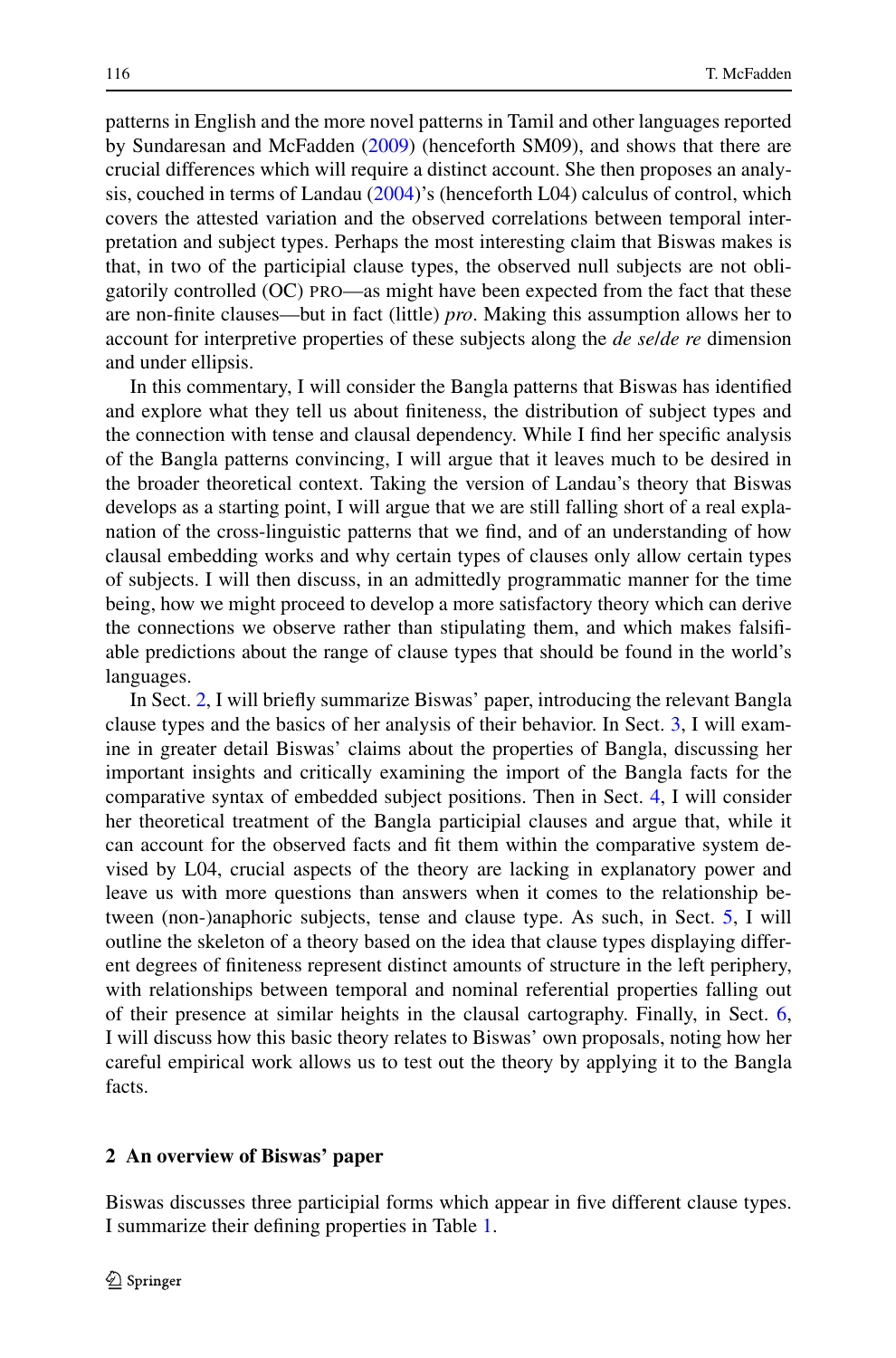<span id="page-2-0"></span>

| <b>Table 1</b> Bangla participial<br>clause types | Ptc. Form    | Function of clause    | Subject    |
|---------------------------------------------------|--------------|-----------------------|------------|
|                                                   | Perfective   | Conjunctive adjunct   | Null       |
|                                                   | Conditional  | Conditional adjunct   | Null/overt |
|                                                   | Imperfective | (Irrealis) complement | Null       |
|                                                   |              | Temporal adjunct      | Null/overt |
|                                                   |              | Purpose adjunct       | Null       |

As the table makes clear, the perfective and conditional participles each form a single kind of adjunct clause, whereas the imperfective participle forms complement clauses as well two distinct types of adjuncts. I will henceforth refer to the five clause types (in the order in which they appear in the table) as **perfective**, **conditional**, **complement**, **temporal** and **purpose**. Biswas provides two arguments for her claim that all five of these clause types should be considered non-finite. First, none of the relevant verb forms display overt agreement morphology. Second, in all of these clause-types, negation is required to be pre-verbal whereas, in finite clauses, negation is post-verbal in Bangla (see also Simpson and Syed [2013;](#page-20-3) Ramchand [2013\)](#page-20-4).

What is of particular interest is the distribution of subject types in the five classes of participial clause. As Table [1](#page-2-0) indicates, all five allow null subjects, but only two allow overt ones. Crucially, the null subjects that appear in these clauses are not all equal. For one thing, those found in the perfective, complement and purpose clauses are obligatorily coreferent with a matrix argument, while those in the temporal and conditional clauses can be disjoint under certain circumstances. This initial interpretive difference, along with the difference in the availability of overt subjects, suggests that we might be dealing with two distinct types of empty category. Since Bangla is a *pro*-drop language (i.e. it allows null subjects with typical pronominal behavior in prototypical finite clauses), we have to consider the possibility that what we are seeing here is an alternation between OC PRO and *pro* in the different participial clause types.

Biswas goes on to examine the properties of these null subjects in more detail in order to determine, for each clause type, whether PRO or *pro* is indicated. She considers the availability of strict and sloppy readings for the empty subject positions under ellipsis, as well as whether coreferent empty subjects are interpreted *de se* or *de re* relative to their antecedents. Her ultimate conclusion is that the perfective, complement and purpose clauses have OC PRO, since the embedded subject is obligatorily coreferent, receives a sloppy interpretation under ellipsis, and is interpreted obligatorily *de se*. In the conditional and temporal clauses, however, the subject can not only be disjoint and overt but can, under coreference, receive a strict reading under ellipsis and a *de re* interpretation. Hence, Biswas argues that, in these clause types, we actually find *pro* rather than PRO, despite the fact that the clauses look non-finite and lack overt agreement.

An interesting difference that Biswas points out between Bangla, on the one hand, and both English and Tamil, on the other, is that all non-finite complement clauses in Bangla require a null subject—i.e. not just complements of verbs with meanings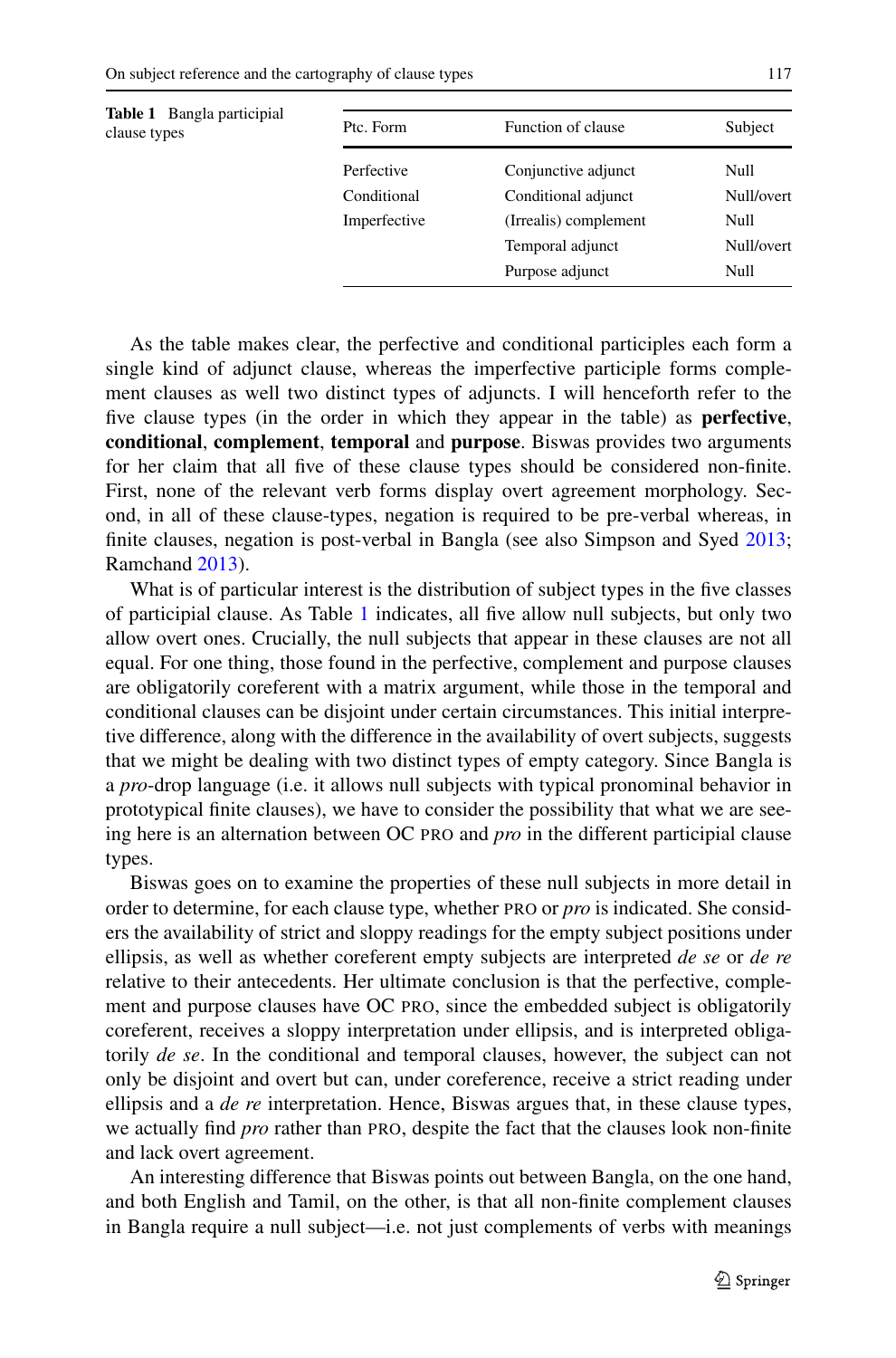<span id="page-3-0"></span>

| <b>Table 2</b> Bangla participial<br>clause types | Function of clause  | Subject    | Features     |
|---------------------------------------------------|---------------------|------------|--------------|
|                                                   | Perfective adjunct  | <b>PRO</b> | $[-T, -Agr]$ |
|                                                   | Conditional adjunct | pro/overt  | $[+T, +Agr]$ |
|                                                   | 'try' complement    | <b>PRO</b> | $[-T, -Agr]$ |
|                                                   | 'want' complement   | <b>PRO</b> | $[-T, -Agr]$ |
|                                                   | Temporal adjunct    | pro/overt  | $[+T, +Agr]$ |
|                                                   | Purpose adjunct     | <b>PRO</b> | $[-T, -Agr]$ |

like 'try', but also of verbs with meanings like 'want'. Nonetheless, there are points on which these two classes of complements in Bangla diverge in their behavior, and in this they parallel their English and Tamil counterparts. The 'want'-class complements, but not the 'try'-class ones, allow partial control and temporal modification that indicates a time distinct from that of the matrix clause. On this latter point, all of the adjunct clause types pattern with the 'want'-class complements. This leads Biswas to conclude that participial complements of 'try'-class verbs have a [−T] specification, while all other participial clause types are  $[+T]$ .

This state of affairs paves the way for Biswas' theoretical account of the distribution of subject types in Bangla non-finite clauses. She couches her analysis in terms of L04's calculus of control, according to which the licensing of different subject types is determined by the interactions of the T and Agr specifications of the clause. DPs are partitioned into [+R] and [−R] (building on the referential classification of DPs proposed in Reinhart and Reuland [1993](#page-20-5)), the former including *pro*, pronouns, and R-expressions, and the latter, OC PRO and anaphors. Abstracting away from certain special cases,  $[+R]$  subjects are allowed only in clauses which are  $[+T, +Agr]$ , while a [−R] subject—i.e. PRO—is required everywhere else. Against this background, Biswas proposes, for the various participial clause types of Bangla, the feature specifications given in Table [2.](#page-3-0) Observe that, given the distinction between 'try'-class and 'want'-class complements, we now have six distinct types of participial clause.

Consider how this distribution of features accounts for the observed facts of Bangla. First, the conditional and temporal clauses, being  $[+T, +Agr]$ , are expected to have [+R] subjects, and indeed they do allow overt subjects, disjoint from matrix arguments. In the cases where they appear with a null subject, Biswas has argued that this is in fact *pro* and not PRO, hence also  $[+R]$  and in line with expectations. The 'try'-class complements are specified  $[-T, -Agr]$ , which correctly predicts that their subjects should be the  $[-R]$  controlled PRO, and that they should allow no mismatched temporal modification. The remaining clause types are expected to allow only [−R] PRO as their subject, owing to their [−Agr] specification, but will allow distinct temporal modification on account of their [+T] specification.

This analysis leaves one somewhat surprising constellation—'want'-class complements and purpose adjuncts are both specified  $[+T, -Agr]$ . Recall that both involve a so-called imperfect participle. This leads to the question of why they should seem to be identical in their internal properties in spite of appearing in rather different external contexts. Biswas proposes a rather clever way to account for this, by analyzing the purpose adjuncts such that they include a silent modal with the properties of a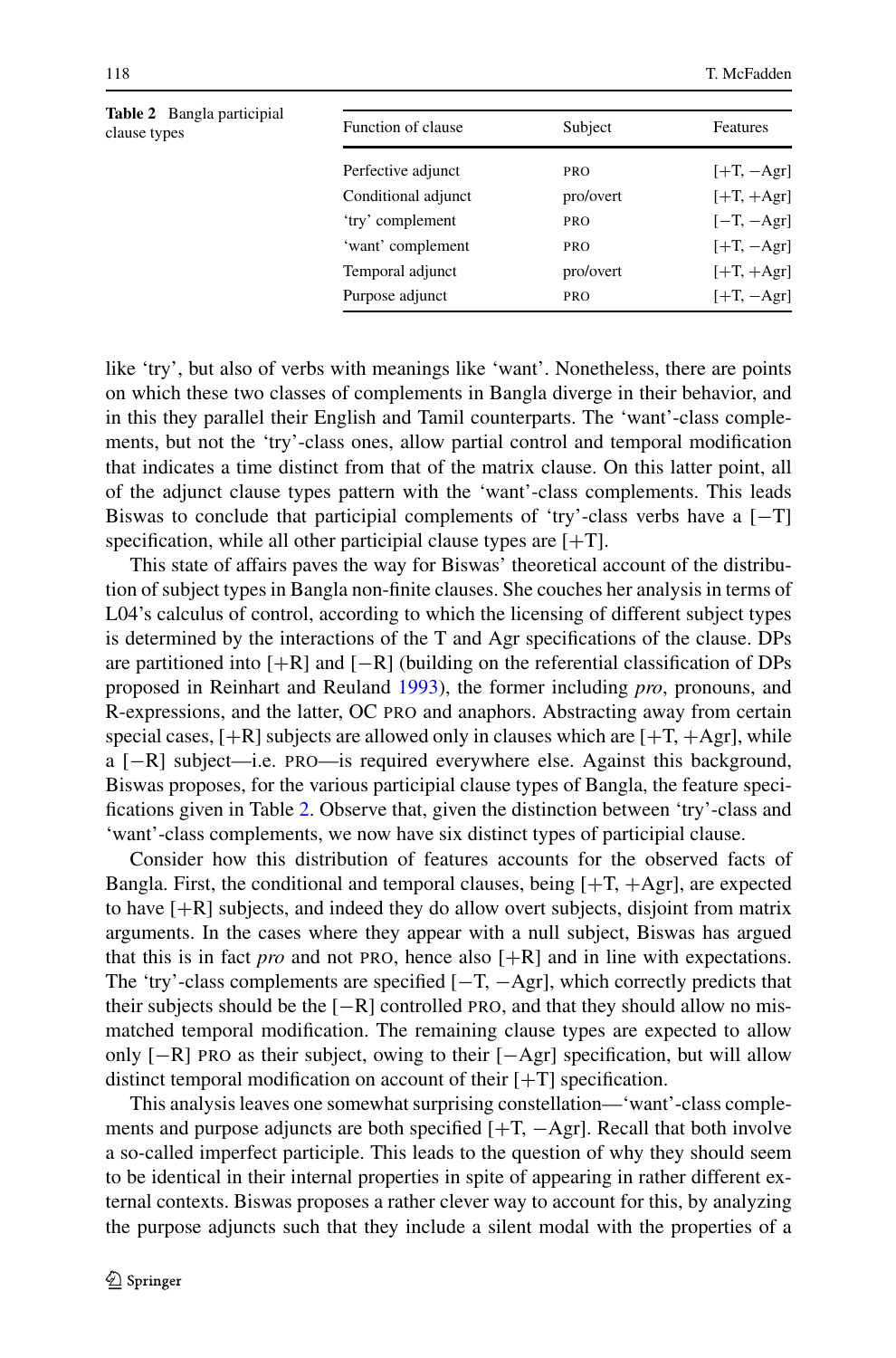'want'-class verb. The projection of this silent verb is what is adjoined to the matrix clause, while the participial clause that we actually see is a complement to the silent verb. That is, purpose adjuncts are complements of hidden 'want'-class verbs, hence their clause-internal behavior is just like that of the complements of overt 'want'.

Biswas then notes an interesting restriction on the tenses that can be used with participial clauses—not within the clauses themselves, but in the matrix clauses in which they are embedded. Temporal adjunct clauses are only allowed under episodic matrix tenses, while conditional adjuncts are only possible under non-episodic matrix tenses. The remaining clause types are free of restrictions of this kind. In other words, clauses which obligatorily contain OC PRO subjects are allowed under any kind of matrix tense, while those clause types that allow  $[+R]$  subjects are temporally restricted. Biswas proposes to account for this by reinterpreting the [+Agr] feature that she posits in these clauses. Rather than being manifested in overt agreement (which, again, is lacking in all of these clauses), it comes out in this temporal restriction. Specifically, [+Agr] bears a value **realis** in the temporal and conditional clauses, with the requirements for episodic vs. non-episodic matrix tense in the two clause types coming out of whether the [+Agr: *realis*] feature is bound or obviated.

To sum up, Biswas' contribution to this issue presents a thorough and well-argued account of the types of subjects licensed in a range of non-finite clause types in Bangla. I see the central contributions of this work—in addition to a careful description of an interesting set of data—as the following. First, she gives a clear demonstration that the non-finite clauses in Bangla realize a number of distinct structures, including four distinct structures built around one identical surface form in the imperfective participle. Second, she makes a strong argument that the empty category in certain non-finite clause types is in fact *pro* rather than OC PRO. Third, she provides an exposition of how these differences in the various clause types are paralleled by differences in their temporal interpretation and restrictions. Fourth, she adduces evidence that some of the initially apparent similarities between non-finite clause-types in Bangla and languages like English and Tamil turn out to conceal surprising differences in matters of detail. Finally, she proposes a rather insightful analysis of a puzzling set of similarities between two of the Bangla clause types—the complements of 'want'-class verbs and purpose adjuncts. Where Biswas' contribution remains incomplete and leaves room for development is in aspects of the broader cross-linguistic comparison and especially in the pursuit of an explanatory framework for the properties of embedded (non-finite) clauses. Still, the empirical and analytical contributions of the paper serve well as a background for discussion of how to move closer towards such a framework.

<span id="page-4-0"></span>In the following section, I will consider in somewhat greater detail the significance of the Bangla patterns identified by Biswas for the comparative study of non-finite clausal embedding. In the remainder of the paper, I will move on to more critical discussion of the broader theoretical issues.

## **3 Bangla and the comparative grammar of embedded subjects**

Here, I will consider in some detail the novel patterns in the distribution of subject types that Biswas describes for Bangla participial clauses, patterns which she argues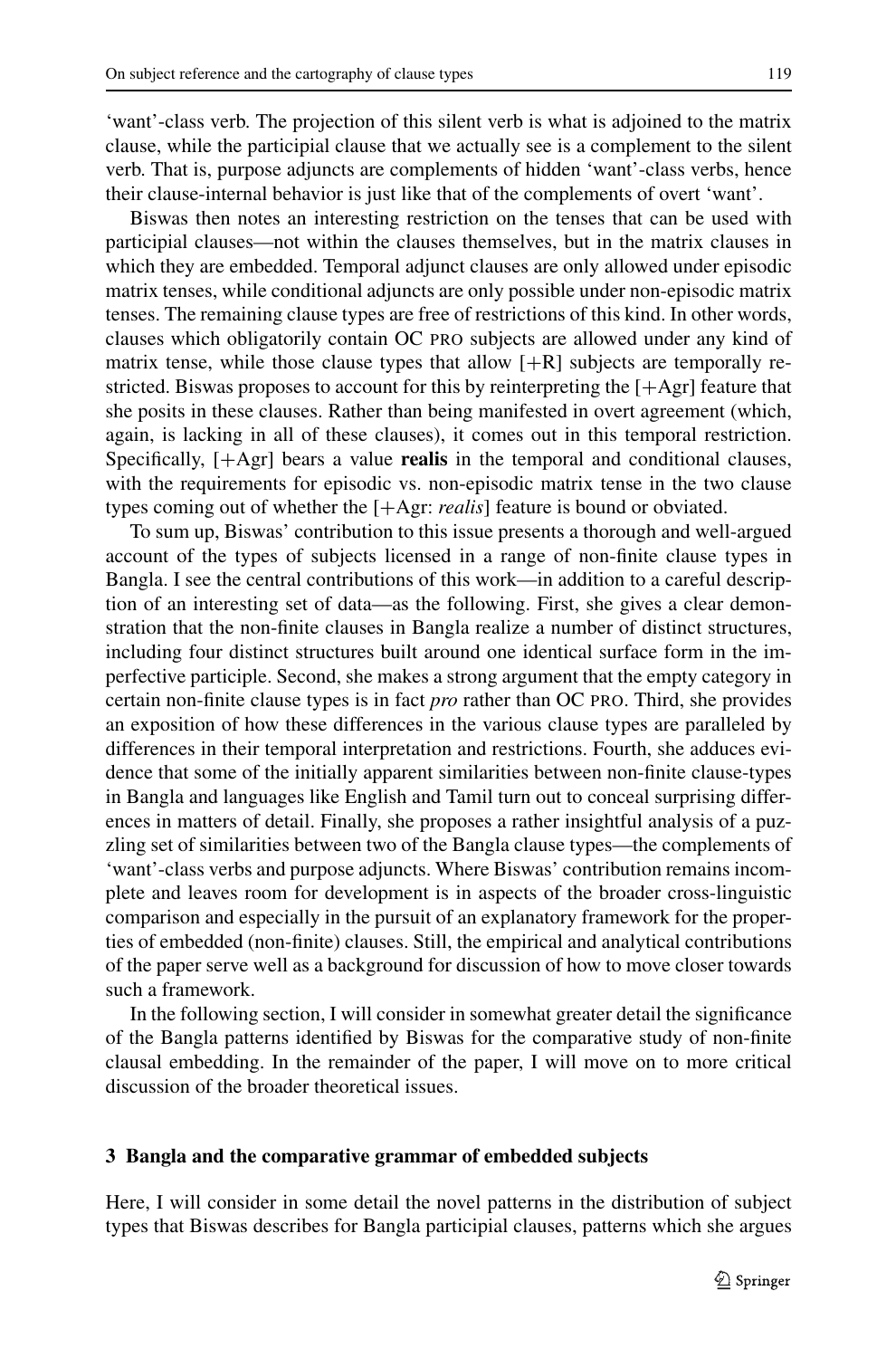are crucially distinct from what is described for other languages by L04 and SM09. The differences she reports are indeed real, but the important question is whether existing theories can already accommodate them (potentially with minor adjustments). I will argue here that Biswas' data are not of the sort that would lead us to reject or seriously rework the approaches in L04 and SM09, but that they do yield important insights into how we should further develop those theories. The main distinctive facts of Bangla that I will discuss are the impossibility of overt subjects in purpose adjuncts, the impossibility of overt subjects in the complements of 'want'-class verbs, the evidence that the null subject in temporal and conditional adjuncts is *pro* rather than OC PRO, and the restrictions on the tense of the matrix predicate when there is an embedded temporal or conditional adjunct.

<span id="page-5-1"></span><span id="page-5-0"></span>Let us begin with the clause types which allow an overt subject in Tamil (and English), but not in Bangla. First, the non-finite complement of what are commonly referred to as 'want'-class verbs allows an alternation between a null coreferent subject  $(1a)$  and an overt disjoint subject  $(1b)$  in Tamil (SM09) (formatting mine):

- (1) a. Champa-vŭkkŭ<sub>i</sub> [ PRO<sub>i</sub> orŭ samosa-væ saappid-æ] vend-um. Champa-DAT PRO a samosa-ACC eat-INF want-N.3SG 'Champa wants to eat a samosa.'
	- b. Champa-vŭkkŭ [ Sudha Champa-DAT Sudha.NOM a orŭ samosa-væ saappid-æ] vend-um. samosa-ACC eat-INF want-N.3SG 'Champa wants Sudha to eat a samosa.'

Adjunct infinitival clauses with a purpose interpretation show the same alternation:

- (2) a.  $[PRO_{\{i, *j\}}$$  saadatt-æ saappid-æ], naan<sub>i</sub> velijæ poo-n-een. PRO rice-ACC eat-INF, I.NOM outside go-PST-1SG 'I went out (in order) to eat rice.'
	- b. [Avan he.NOM rice-ACC eat-INF, saadatt-æ saappid-æ], naan velijæ poo-n-een. I.NOM outside go-PST-1SG 'I went out (in order) for him to eat rice.'

Biswas shows that, in Bangla on the other hand only a null coreferent subject is allowed in both 'want'-class complement and purpose adjunct infinitivals, discussing structures like the following (formatting mine):

- (3) Rik<sub>i</sub> [\*Meri/PRO $\{i, *j\}$  jitte] Rick Mary win-IPL want-PRS-3 cay. 'Rick wants (\*for Mary) to win.'
- (4) Rik*<sup>i</sup>* [ec{*i,*∗*<sup>j</sup>* }/\*Sudha promoSOn pete] porikkha dilo. rik Sudha promotion get-IPL exam give-PST-3 'Rick took an exam in order (\*for Sudha) to get a promotion.'

The question we must ask now is how surprising it is that these clause types do not allow an overt subject in Bangla. I suggest that the answer is: not very. For one thing, both L04 and SM09 develop accounts that are well equipped to deal with clause types that do not allow overt subjects. The only moderately surprising fact is that we get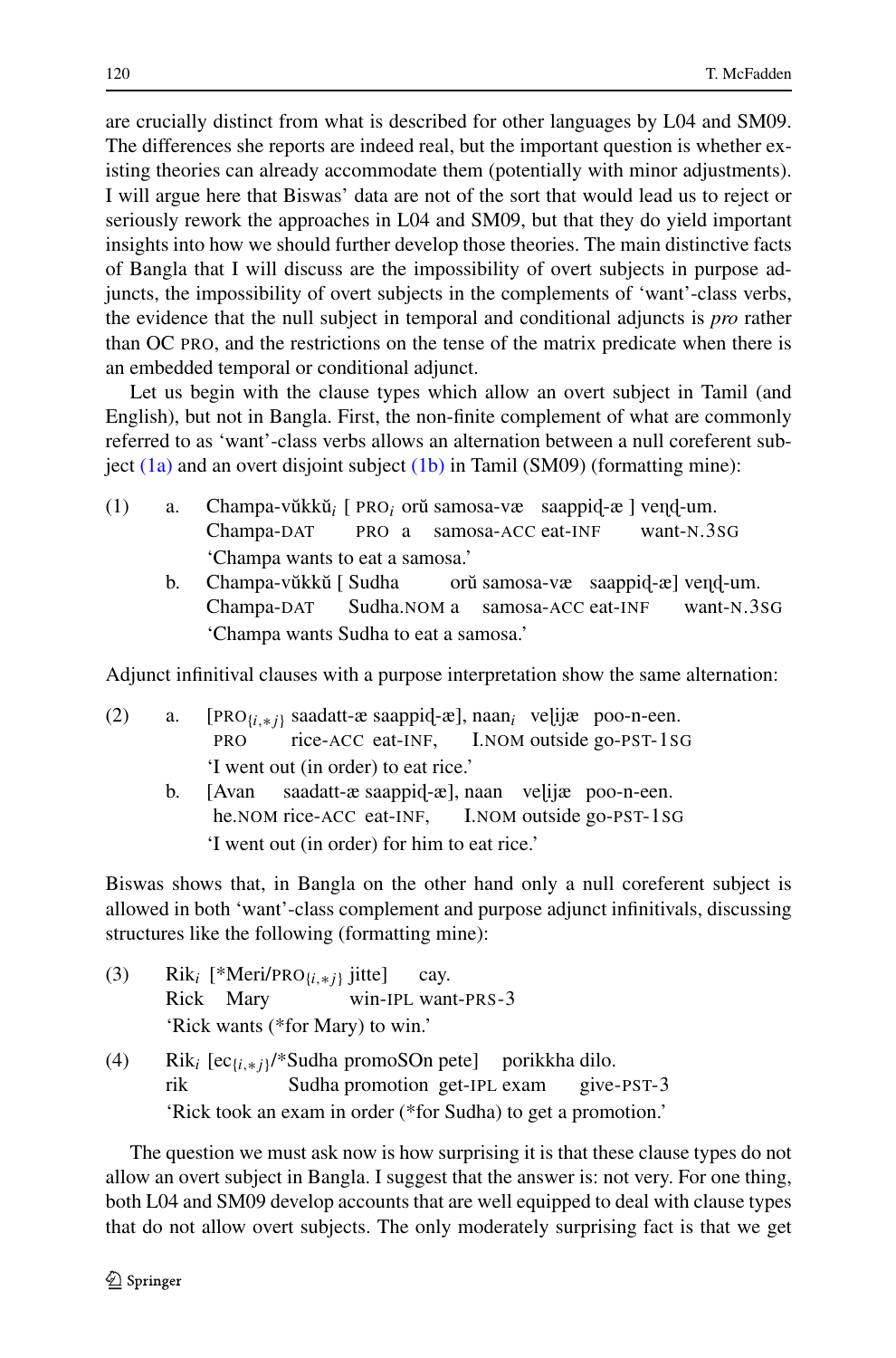this type of clause in Bangla in contexts where Tamil and English apparently evidence a different clausal type, namely one which allows the alternation. It is, of course, a general hope that we would be able to predict the nature of an embedded clause from that of its environment—e.g. from the properties of the selecting predicate; and the works being discussed here explicitly attempt to move the theory in this direction. Still, we do not expect a direct mapping from environments to embedded clause types, certainly not at our current level of understanding and ability to define distinct environments. Even if we find that the complements of certain verbs including English want and Tamil vend will typically, or even universally, allow overt subjects, we may still find that the Bangla verb *cay* has other properties that motivate placing it in a different class.

What is potentially of more interest here is the fact that it is not just *cay* that does not allow overt subjects in its non-finite complement; apparently there are no non-finite complement clauses in Bangla that do so at all. For SM09's theory, this is somewhat surprising at first glance. If the type of complement clause is determined essentially by selection, as they claim, and if Bangla has complement clauses that require an OC PRO subject and, furthermore, has available embedded clause structures that allow overt subjects, we might expect at least one verb in the language to select for that clause type. I suggest, however, that what we are seeing here is analogous to the situation in a language like German. German has no clause types built around the infinitival form where the verb is preceded by the particle *zu* (roughly the equivalent of English *to*) which allow an overt subject. Regardless of the context in which clauses of this type show up, they always have OC PRO (or, in raising complements, unpronounced copy) subjects. We are left to wonder why it is that languages like English and Tamil allow so much flexibility, while German does not.

The answer that I propose, which is in the spirit of SM09, is that what is realized morphologically as the German *zu* infinitive does not involve precisely the same structure as what is realized as the English *to* infinitive. Indeed, there is clear evidence that the English *to* infinitive corresponds to at least two distinct structures—what's usually analyzed as a CP in control infinitives and what's usually analyzed as a TP in ECM and raising infinitives (see Sect. [5](#page-11-0) for more discussion). In German, then, the *zu* infinitive only realizes a structure (or set of structures) that corresponds more closely to the kind of infinitive found in English in the complement of verbs like *try*. To the extent that the language makes use of structures more analogous to the English 'want'-class complements, these must be realized morphologically in some distinct manner. In any case, one saving grace is that the relevant clauses we are concerned with here in Bangla are a species of complement. However exactly we analyze their behavior, we have the ability to say that restrictions will be placed on them by their selecting predicates. Though it may be disappointing to have to say that all verbs which select for non-finite complements in this particular language happen to select for a type that allows no overt subject, this is at least a coherent theoretical statement. If we were dealing here with a kind of adjunct clause, we would be at more of a loss. Adjuncts are, by definition, unselected, so we cannot attribute restrictions on their properties to requirements coming from the outside.

But of course, there is also an adjunct clause type, namely the purpose adjunct infinitive, which does not allow overt subjects in Bangla, again in spite of the fact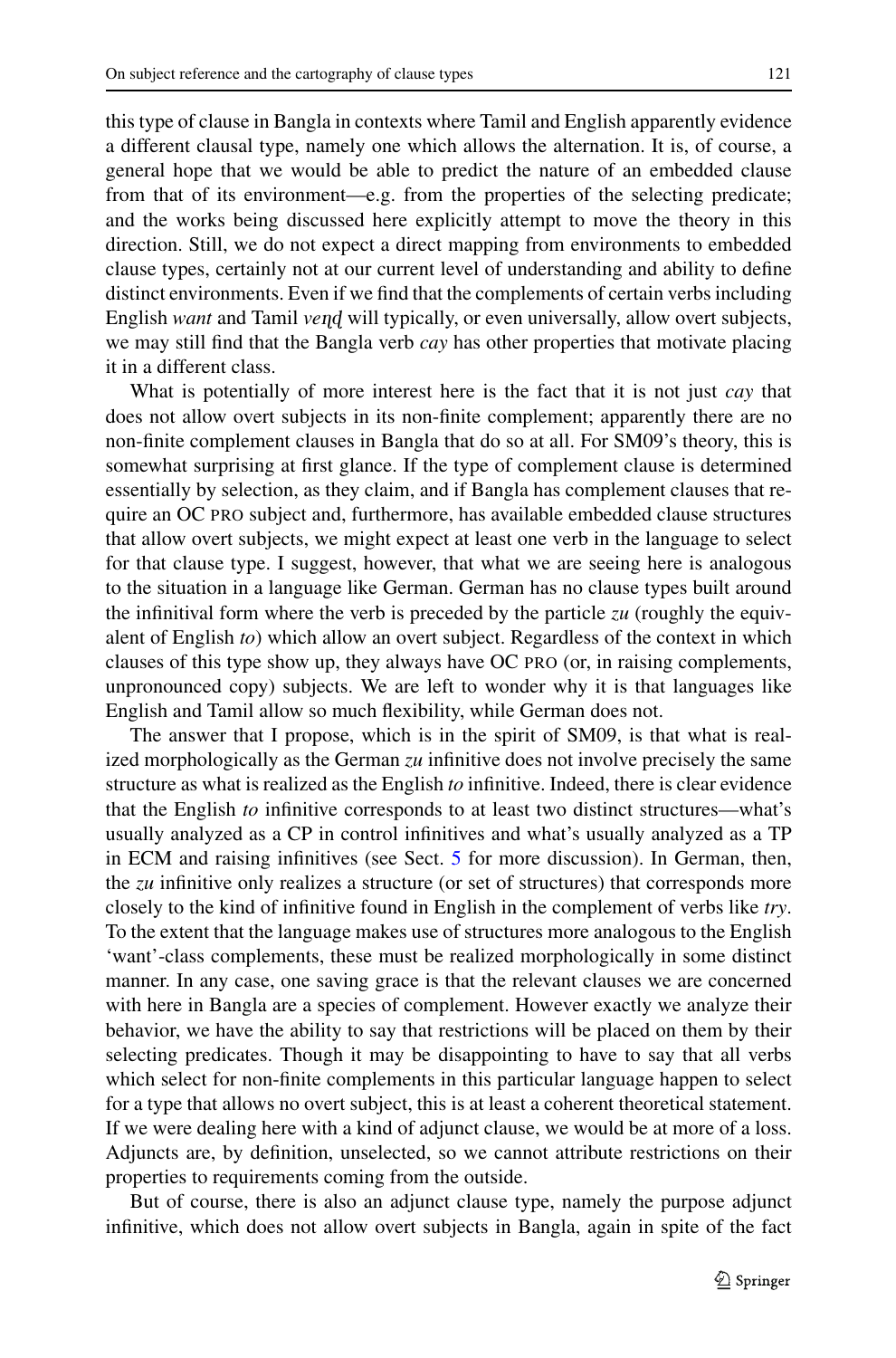that the parallel Tamil clauses do allow the alternation between PRO and overt subject. How are we to accommodate this? If the properties of embedded clauses are determined by the context in which they are embedded, we will have a difficult time preventing a distinct clause type from appearing in the relevant appropriate environments since, as adjuncts, nothing from the outside will be able to constrain these clauses. Fortunately, this issue need not concern us further if we adopt Biswas' own analysis, according to which purpose adjuncts actually contain a silent 'want'-class verb which takes the clause we see on the surface as its complement. The abstract clausal structure built around this silent verb is what is adjoined to the main clause. Now, whatever we say for the behavior of *cay* and its complement clauses will apply to the purpose infinitives as well. Note how the logic works here—the matrix environment is not allowed to impose restrictions from the outside on the properties of an adjunct clause, precisely because that clause is an adjunct. However, the embedded clause itself, by its own nature, can impose restrictions on its own internal properties. In other words, while particular matrix verbs can't impose requirements on the nature (anaphoric vs. independent, for example) of the clausal adjunct, purpose adjuncts can nevertheless still have a specific constellation of properties, including the impossibility of a  $[+R]$  subject, due to requirements imposed within the adjunct itself.

Let us then turn to the data Biswas presents, which point to a far more significant difference between Bangla and Tamil: the evidence that, in those non-finite clause types where an overt subject is allowed, the alternative null subjects are in fact *pro* and not OC PRO. Consider first a bit of the background. The traditional assumption was that finite clauses allow overt subjects, while non-finite clauses in general do not, having only PRO. Many languages also have unpronounced subjects in some kinds of finite clauses, but the interpretive and other properties of these unpronounced subjects are distinct from those found in prototypical infinitives, thus it is assumed that they represent a distinct silent pronominal element that we call *pro*. In the simplest case, there would be two broad types of clause—those which allow overt and *pro* subjects but not PRO, and those which allow PRO but not overt or *pro* subjects. However, one of the main empirical contentions of SM09 is that there is (at least) a third clause type defined in terms of this typology—one where overt subjects alternate with PRO. The argument is relatively straightforward for English and similar languages which are typically thought to lack *pro*: if a clause type allows both overt and covert subjects, the covert subject can really only be PRO (assuming that we don't have a case of raising). For Tamil, which is normally thought to have *pro*, the situation is more complicated, since we need evidence to decide which category specific null subjects belong to. SM09 consider the question in some detail, and argue that the null subjects are indeed PRO. Note that this conclusion is surprising in at least two ways. First, it violates the assumption of traditional theories that PRO is in essentially complementary distribution with overt subjects. Second, what emerges is not just the possibility of PRO, but the apparent impossibility of *pro*. Again, cross-linguistically *pro* is typically found in alternation with overt subjects; thus, in most clause types where an overt subject is possible, so is *pro*. Indeed, the theoretical account that SM09 develop is designed to accommodate clause types with a PRO/overt subject alternation, but it is not designed to specifically rule out *pro* in those clauses. Dealing with this issue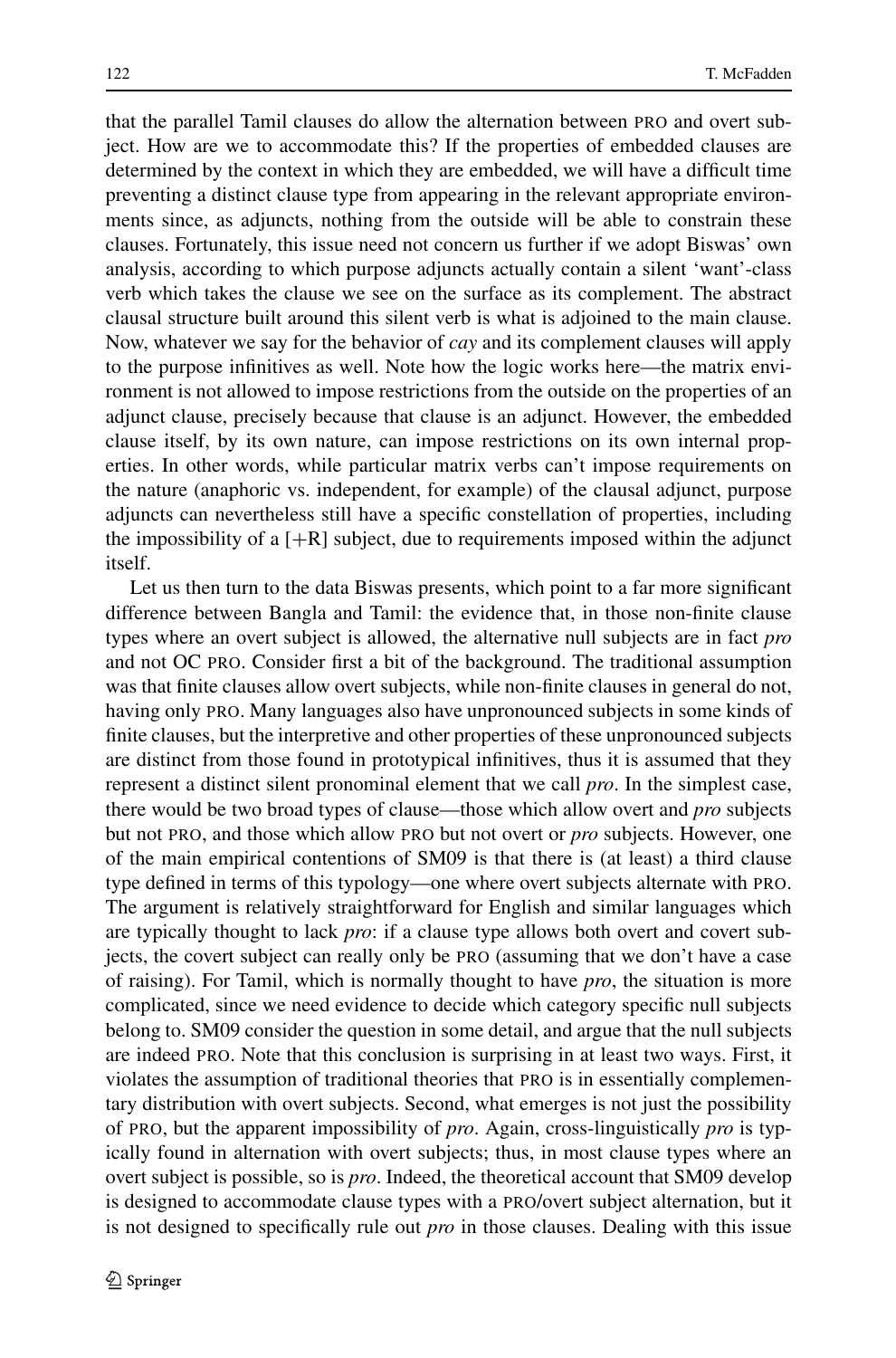essentially remains an open question in their account (see their Sect. 3.5.2 for some speculation). Nonetheless, the empirical arguments for the existence of PRO/overt subject alternations in *pro*-drop languages remain, both for Tamil and now also for a number of other languages (see also Sundaresan [2013](#page-20-6) for detailed discussion of this point).

From this perspective, what Biswas is arguing for in Bangla is a return to a more conservative position. The null subject alternating with overt subjects is *pro*, while PRO is what we get in contexts where overt subjects are not licensed. On the other hand, there is still a non-traditional aspect of Biswas' analysis—*pro* is not normally assumed to be available in non-finite clauses. Standard analyses of well-known *pro*drop languages, like Spanish, posit *pro* as the null subject in finite clauses, but PRO as the null subject in infinitives (Sundaresan [2013](#page-20-6)). Biswas' proposal thus represents something novel in this respect, and its conclusions for Bangla are, in any case, clearly in contrast to SM09's conclusions for parallel sentences in Tamil. It is, of course, possible that one of these papers is mistaken in its conclusion, but the authors are all quite careful in their evaluation of the evidence. On balance, we are thus led to conclude that Bangla really does have *pro* subjects in (certain classes of) non-finite clauses while Tamil has OC PRO in similar environments.

Granting this result, the import of Biswas' paper on this point is essentially that languages can differ in the kind of empty subject that alternates with overt subjects in non-finite clauses. We must then ask again what consequences this has for our general theory of the distribution of subject types. In one sense, they are arguably quite minor. We do not have to expand the inventory of clause types defined in terms of allowable subject classes that is already assumed by SM09, because Biswas' participial clauses show an alternation between overt subjects and *pro* which is already familiar from the prototypical finite clauses of *pro*-drop languages. In another sense, however, the consequences are more significant. Our theory of subject distribution has to ultimately do two things. On the one hand, it has to be able to accommodate all of the clause types that are attested in the languages of the world. This is the part where the situation isn't really changed by the patterns observed by Biswas. On the other hand, our theory should provide a framework for understanding the distribution of these clause types across syntactic contexts, and across languages. Here Biswas' contribution sheds new light on the combination of patterns that might be found in a given language, and of how two languages—like Bangla and Tamil—can differ.

On the question of how different clause types are distributed across syntactic contexts, it has long been known that there is an important relationship between the temporal interpretation of a clause and the properties of its subject. The last result of Biswas' paper that I wish to discuss here offers some new data on just this point. The kind of connection that is most familiar has to do with restrictions on the embedded clause, in terms of its own temporal interpretation or ability to host aspectual information. As noted above, Biswas reports a pattern in Bangla that is quite different. Certain embedded clause types are restricted, not in terms of their own tense/aspect, but in terms of the tense/aspect of the matrix clause under which they can be embedded. Specifically, the temporal adjuncts can only be embedded under main clauses with an episodic tense form, while the conditional adjuncts are restricted to non-episodic main clauses. This suggests that the way these clause types are embedded involves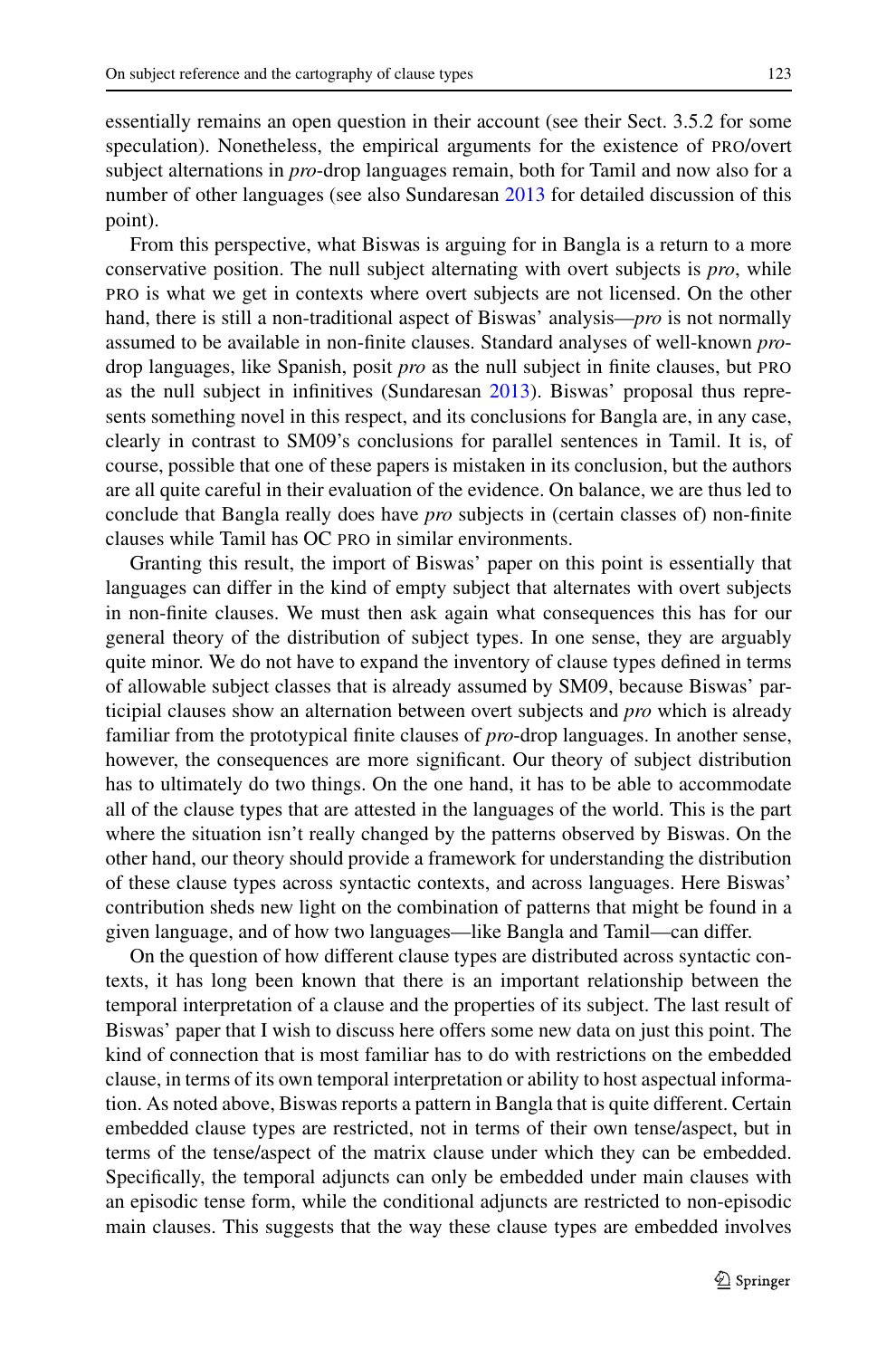an aspectual-semantic relationship with the matrix clause. Something semantic is in any case indicated by the fact that these non-finite clause types are both adjuncts, so it would be difficult to impose the restrictions here syntactically.

Nonetheless, this does not mean that nothing syntactic is at stake here and that we can leave everything to the semantics. The really interesting point is that the two clause types that show restrictions of this kind are precisely those two non-finite clause types that allow overt subjects in Bangla. I will not attempt an analysis of what is going on here, but I would like to suggest that it fits in with a broader pattern: roughly, the more temporal specification a clause has, the more it tends to allow or even require a [+R] subject. As discussed by SM09, the complements of 'try'-class infinitives in languages like English and Tamil have completely anaphoric tense and also most strongly require an OC PRO subject, while prototypical finite clauses have independent temporal specifications and require a  $[+R]$  subject. A number of other clause types take up an intermediate position on both scales, like the complements of 'want'-class verbs. Now, in the case at hand it seems reasonable to think that the relevant embedded clauses have some specification of their temporal interpretation, which is specified to be **dependent** on that of the matrix clause—i.e. interpreted relative to the temporal parameters of the matrix. This temporal interpretation will not, however, be **anaphoric**, in the sense of being obligatorily identical to or subsumed within the temporal parameters of the matrix. The specifications of that relationship are precise to the extent that they refer to elements of the aspectual structure of the matrix event, thereby ensuring that only certain aspectual combinations will lead to a felicitous interpretation. This temporal specification is then sufficient to fall into the region of the continuum that correlates with the possibility of an overt subject.

#### <span id="page-9-0"></span>**4 Landau's calculus and the quest for an explanation**

<span id="page-9-1"></span>Biswas' paper thus offers solid descriptive analysis and insight into intriguing empirical patterns in Bangla which must inform our theory of subject distribution. It is when we arrive at the formal details of the analysis she proposes that we must be most critical of her contribution and, I will argue, move to a different kind of solution. In particular, her adoption of L04's Calculus of Control, based on T and Agr features, leads to a stipulative account which fails to actually explain the patterns she identifies for Bangla and how they relate to the variation attested in other languages.

The crucial part of L04's theory for current purposes is his *R-assignment Rule*, reproduced in  $(5)$  $(5)$  (his  $(39)$ ):

(5) *R-assignment Rule* For  $X^0_{[\alpha T, \beta Agr]} \in \{I^0, C^0 \dots\}$ :  $\emptyset \to [+R]/X^0_{\square}$ , if  $\alpha = \beta = '+'$ ∅ → [−R]/elsewhere

The [ $\pm R$ ] specification on I<sup>0</sup> is what determines whether a [ $+R$ ] DP or a [ $-R$ ] DP will be licensed as the subject. The rule has the result that  $[+R]$  subjects will be found in clauses with tense and agreement, while PRO will be required if either tense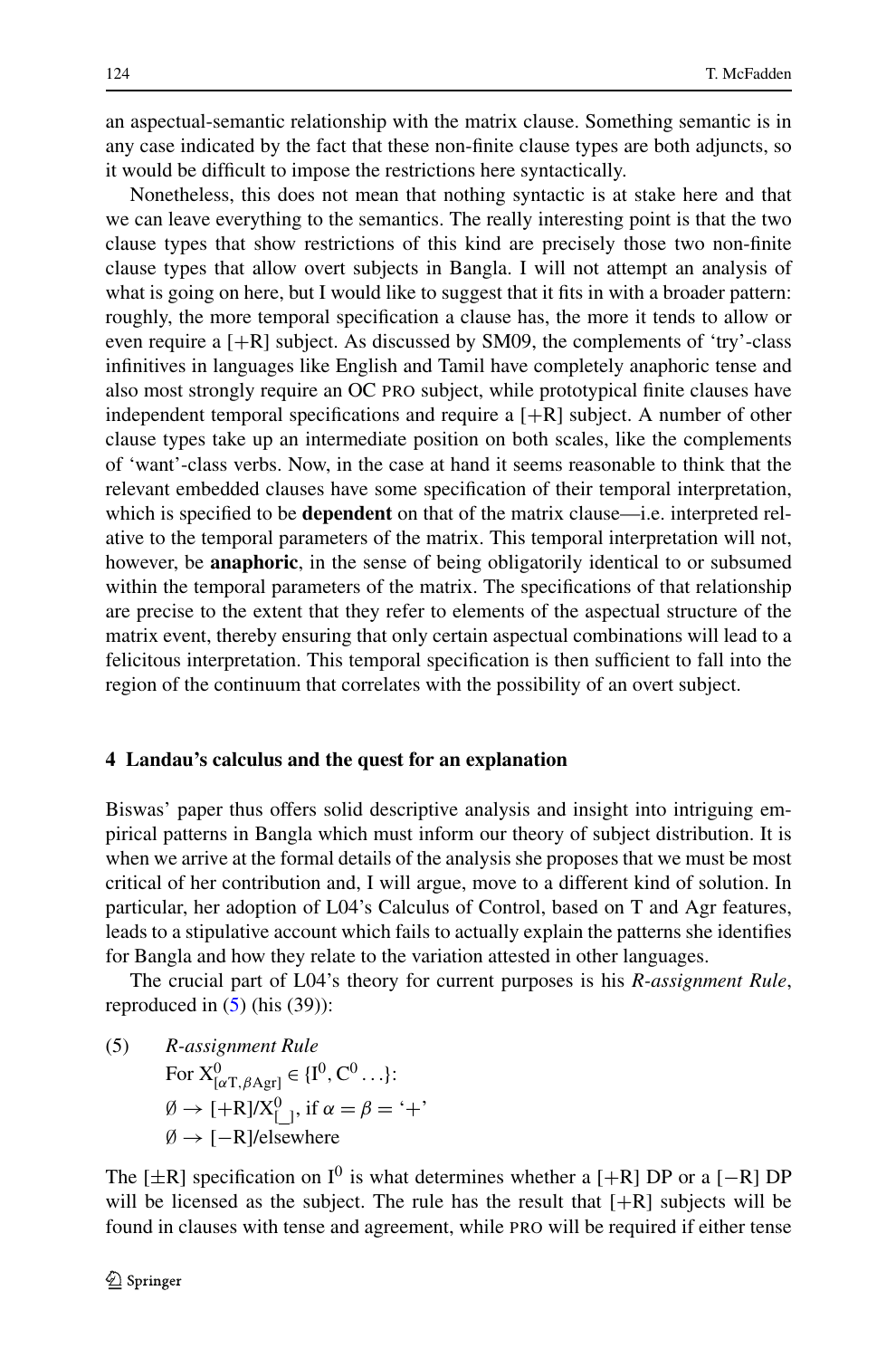or agreement is lacking. Landau is refreshingly up front about the explanatory status of [\(5](#page-9-1)): "The R-assignment rule is an honest stipulation; it does not pretend to be derived from deeper principles, although such a possibility obviously exists" (Landau [2004:](#page-20-1)842). Still, the system that he develops achieves a wide range of descriptive coverage and constitutes progress toward an explanation. What we would like to do is take it as a starting point and work on the stipulated parts, trying to replace them with explanations.

This is not something that Biswas attempts to do. Rather, she adopts Landau's system and applies it more or less unchanged to the novel Bangla data. The insights that she does introduce, described above, are independent of her use of Landau's calculus, and the distinctions that she phrases crucially in the terms of Landau's theory are actually obscured by the process rather than being illuminated. So e.g. she posits an abstract [+Agr] specification for Temporal IPL clauses but an abstract [−Agr] for Purpose IPL clauses. This is meant to account for the fact that overt subjects and *pro* are found with the former, as opposed to only PRO with the latter. But there is no attempt to explain why this particular difference should obtain between the clauses or why it correlates with any of their additional distinctive properties.

In particular, contrary to what might be expected from a naïve idea of what  $[+Agr]$ means, the clauses show no distinction in terms of morphological agreement, both lacking it entirely. Instead, as discussed above, the difference is that temporal adjuncts impose a restriction on the tense of the matrix clause, while purpose adjuncts do not. Biswas does technically relate this distinction to the Agr specifications, such that temporal infinitives are not just [+Agr], but [+Agr: *realis*], with the realis specification being responsible for the tense effects. Note, however, that this simply stipulates a connection between the relevant temporal effects and the abstract feature ultimately responsible for licensing a  $[+R]$  subject. There is no real insight into the connection between the two or predictive power about what combinations we might expect to find elsewhere. The problem lies at least in part in Biswas' desire to shoehorn the Bangla facts into the categories of Landau's system. [+Agr] plays a crucial role in the R-assignment rule in  $(5)$  $(5)$ , thus she is compelled to use it, but it is clear that discussion of [Agr] features is more a distraction than a help in dealing with these examples.

Indeed, the role of [Agr] features is a particular shortcoming of Landau's theory, and the locus of a great deal of stipulation which we would most like to reform. Recall that, according to [\(5](#page-9-1)), a clause needs both tense and agreement to license a [+R] subject. A series of works since at least Stowell [\(1982\)](#page-20-7) has presented evidence that there are systematic correlations between the temporal interpretation of different kinds of infinitival clauses and the kinds of subjects that they allow. In an ideal world, we could explain the distribution of PRO and overt subjects purely in terms of tense clauses with overt subjects would have temporal semantics of a certain kind that would be lacking in clauses with OC PRO. Of course things are not that simple, and we find mismatches between temporal interpretation and subject possibilities.

This is where the [Agr] feature in Landau's system enters the picture, as a way to handle situations where there is clear evidence for the presence of a [T] feature, yet no [+R] subject is allowed. Such an approach seems quite reasonable, since finiteness is traditionally defined in terms of the combination of tense and agreement (or the lack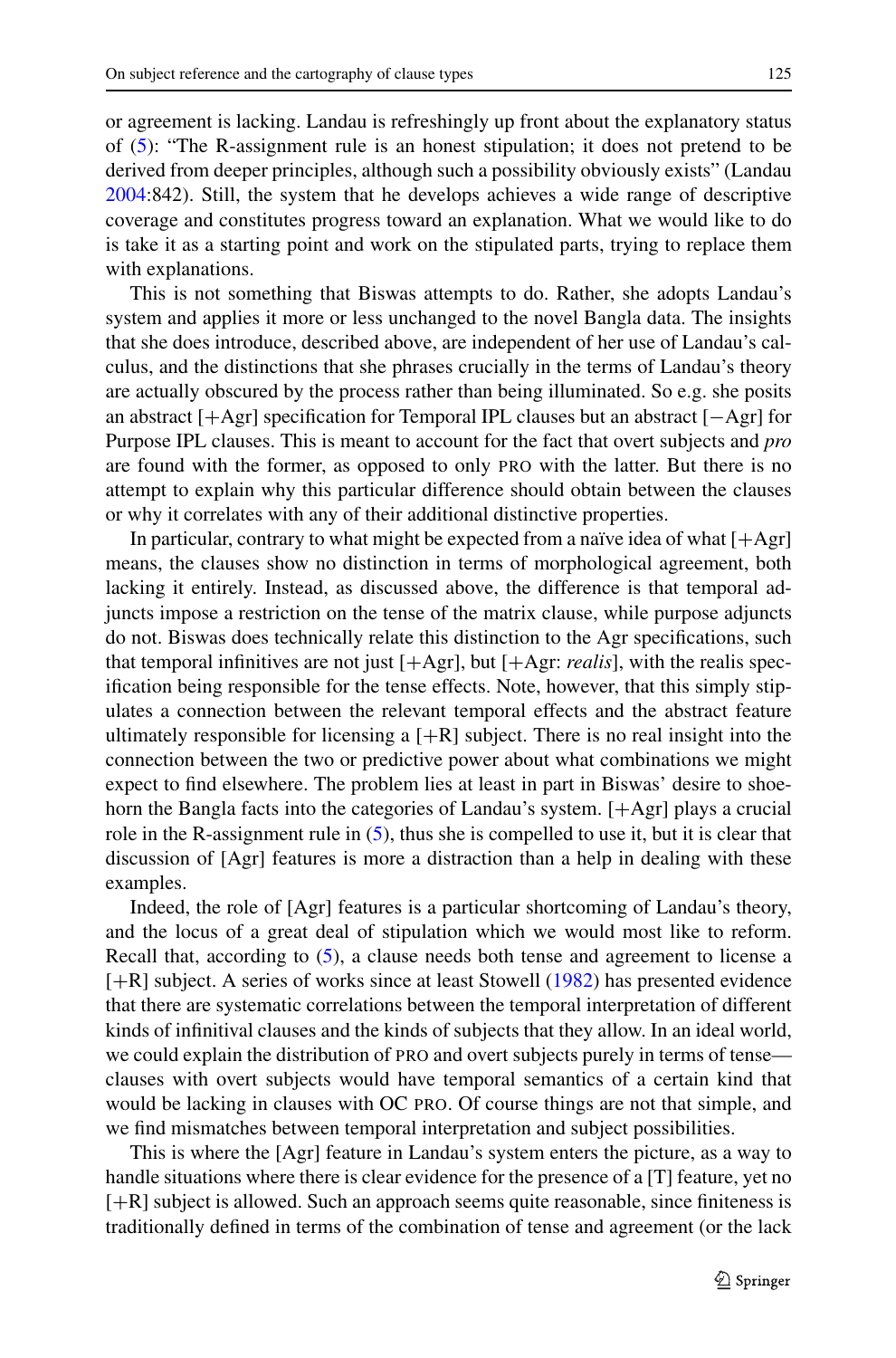thereof). The trouble comes in when we consider the connection to morphology. Following a long tradition of generative work, Landau understands both [T] and [Agr] features as abstract syntactic objects which have an indirect relationship with concrete inflectional morphology. In other words, overt morphology provides potential evidence for the presence and valuation of such features, but we should not expect a one-to-one relationship between morphological forms and underlying features. If there is a mismatch between syntactic behaviors and overt morphology, we posit values for these features based on the syntactic evidence, overriding the evidence from the morphology. Now, when applied to [T] features, this approach is well-motivated and has strong potential for independent confirmation, because tense features are not posited solely to model the distribution of subject types. Rather, they are independently needed to model temporal semantics. The actual temporal semantics of a clause crucially restricts what tense features we might posit in order to account for subject distribution. We will only take a theory of [T] features to be insightful to the extent that it can pick out and capture parallels between subject possibilities and independently observable facts about tense interpretation.

The situation with [Agr] features is fundamentally different, however, because unlike [T] features, they have no clear semantic import. If—like Landau and Biswas we do not expect them to directly account for overt agreement morphology, then the only unambiguous evidence we can have for their presence is the distribution of subject types. Of course, if we can simply assume a [+Agr] feature in every clause that allows an overt or *pro* subject, with no way to independently test for the presence of that feature, then we can straightforwardly describe the appearance of such subjects by stipulation, but we will have achieved no insight. There is, in fact, no claim or hypothesis being made about the distribution of subjects. It would be preferable if we could claim that  $[-R]$  subjects are restricted to positions triggering actual morphological agreement—this would be a non-trivial and testable hypothesis with interesting consequences. It is clear, however, even from a relatively cursory examination of the cross-linguistic facts, that this is untenable. We are left, then, to search for something else that we can tie to the distribution of  $[+R]$  subjects. We would like to maintain the connection between the presence of certain tense features and the possibility of overt subjects, yet we need some additional factor to be at work in order to handle cases where no  $[+R]$  subject is allowed, even though the necessary temporal material seems to be present. We can call this additional factor [+Agr], but that name does not add any additional insight; if anything, it makes things more opaque, since it suggests a relationship with agreement that simply does not hold.

<span id="page-11-0"></span>In what remains of this commentary, I will propose an alternative approach which replaces Landau's bundle of [T] and [Agr] features that are localized on a single Infl head, with a hierarchy of functional heads, the presence or absence of which defines the different clause types and can hopefully bring us closer to an explanation of their subject-taking and other properties.

#### **5 Towards a more grounded scale of finiteness based on clause size**

In this section, I will develop a programmatic proposal about how we might implement a nuanced scale of finiteness and use this to achieve a more insightful analysis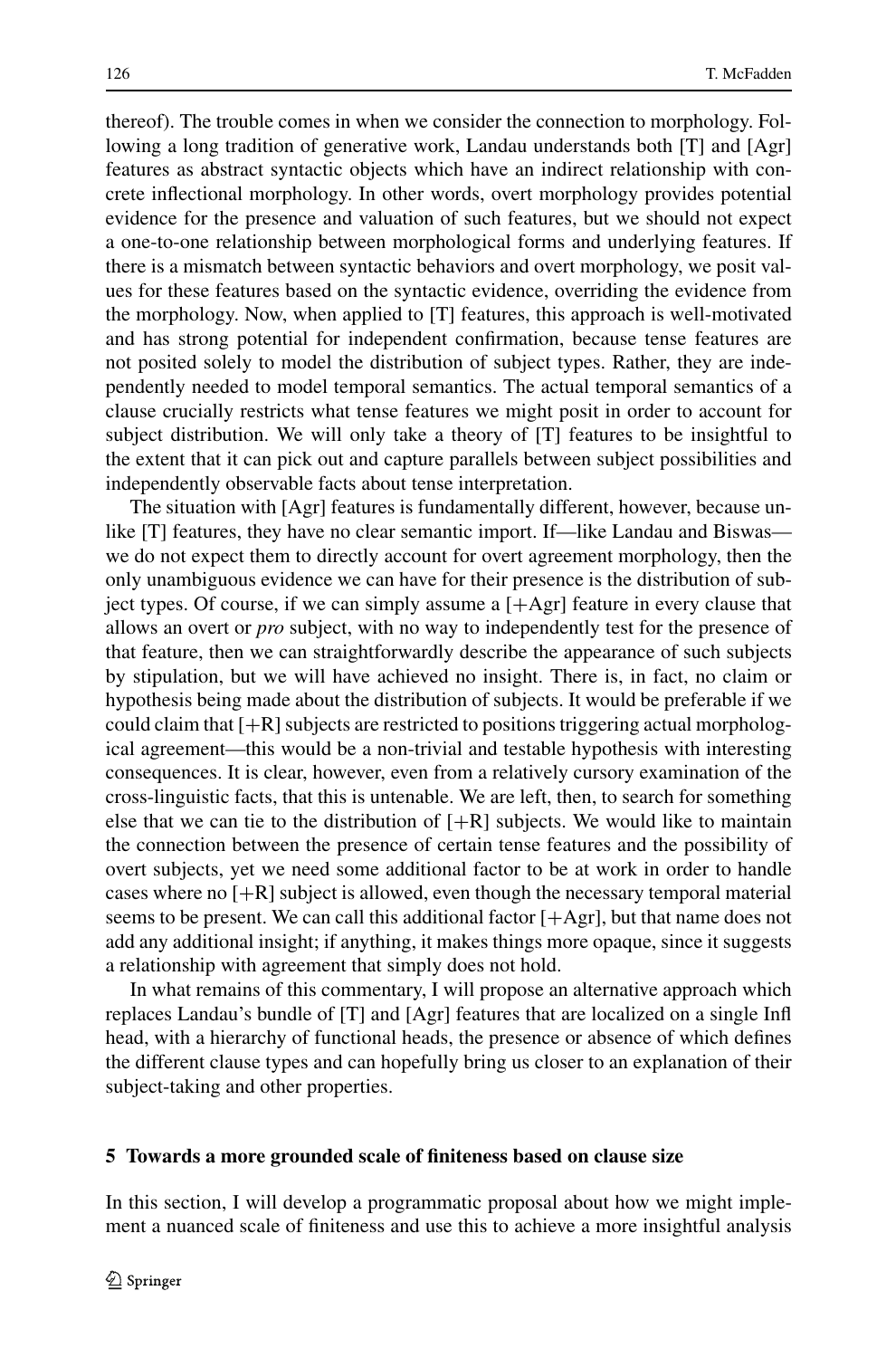of the distribution of subject types. I will take as my starting point the main empirical insights of SM09 and the generalizations proposed there about classes of embedded clauses defined in terms of subject types, as well as the basic theoretical approach laid out therein. I will explore a possible direction for the further development of that approach in terms of cartography and clause size, following an analytic strategy with a long pedigree, and show that it can be used to model some of the core Bangla patterns investigated by Biswas in a more insightful way, integrating them with the patterns reported for other languages.

Perhaps the most important finding of SM09 was that some clause types show a productive alternation between [+R] and [−R] subjects, roughly speaking between obligatorily controlled PRO and disjoint overt subjects. Examples include the complements of 'want'-class verbs in Tamil, Malayalam and Sinhala, and adjunct infinitives in Middle English, Tamil and Sinhala. In addition, there are clause types which require a  $[-R]$  subject, like prototypical finite clauses, and those which require a  $[-R]$ subject, like the infinitival complements of 'try'-class verbs in English and Tamil. At the very least, we thus need to be able to make a three-way distinction in clause types, which we can refer to (based roughly on a usage adopted by Landau) as **anaphoric** (only [−R] subjects), **dependent** (either [−R] or [+R] subjects) and **independent** (only [+R] subjects). SM09 argued that the alternation found in dependent clauses should be taken as the default situation, with both anaphoric and independent behavior arising only in the presence of a functional head requiring one subject type or the other. This is implemented in terms of different types of C, which may themselves be selected by embedding verbs, and which can bear uninterpretable features requiring the presence of a [+R] or [−R] subject. This aspect of SM09's theory was explicitly preliminary, and I would like to further develop it here, both to explore the differences between the clause types and to see how they might be implemented structurally.

I suggest that we translate SM09's proposal of distinct kinds of C in anaphoric and independent clauses into a cartographic approach with a more articulated left periphery. We are then led to suppose that we are dealing with two (or more) distinct head positions in the C layer, and thus perhaps two (or more) different sizes of clause. This leads to the question of what the relative sizes of the different clause types should be. From a naïve perspective, we might guess that the dependent clauses would have a size intermediate to the anaphoric and independent ones since, in some sense, they combine aspects of both. I will suggest below that this correctly characterizes **some** dependent clauses. However, if we take seriously the idea that the alternation of the dependent clauses is the default behavior, we might expect it to arise in different ways—i.e. there may be more than one type or size of dependent clause. Indeed, if both independent and anaphoric clauses involve extra restrictions on the subject type, and these restrictions come from the presence of additional functional heads, then the smallest clause type lacking all such material should actually be one of the dependent types.<sup>1</sup> This may seem counterintuitive, but it is important that we rid ourselves of

<span id="page-12-0"></span><sup>&</sup>lt;sup>1</sup> Actually, there might be an even smaller structure if we adopt Wurmbrand  $(2001)$  $(2001)$ 's analysis of certain kinds of control structures as being simply VP without *v*P, i.e. not even projecting a position for agentive subjects. Such clauses might, at first blush, look anaphoric, since they will never allow disjoint agentive subjects, but they should allow 'subjects' of unaccusatives to appear. This may be what is going on with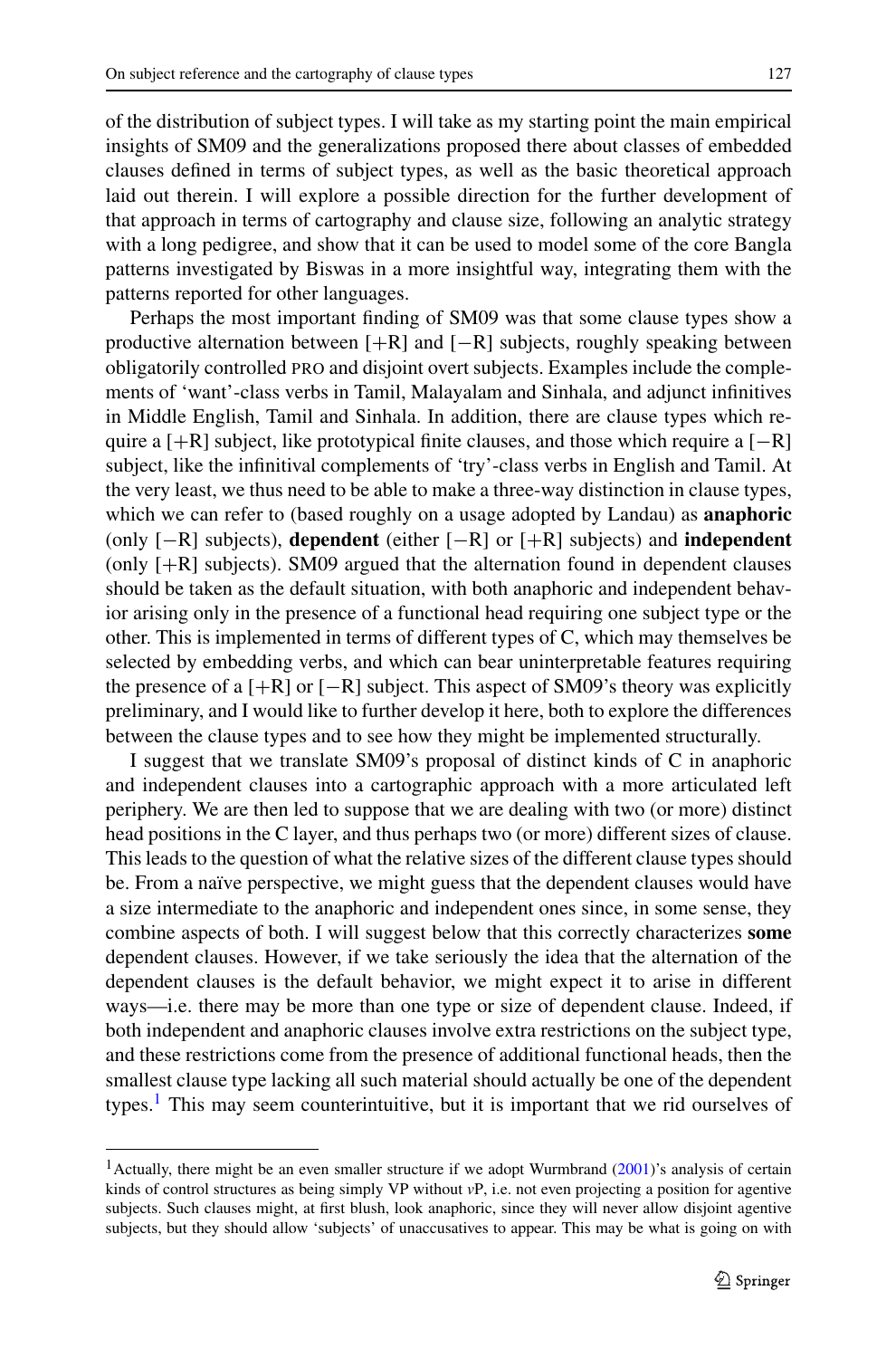any residue of traditional Case-theoretic thinking about the distribution of PRO. One of the other thrusts of SM09, also argued for by Landau ([2006\)](#page-20-9), Sigurðsson [\(2008](#page-20-10)) and much other work, is that the distribution of PRO has nothing to do with Case. In particular, there is no reason to think that overt DPs require explicit licensing any more than PRO does, so we should not assume that clauses with overt subjects must contain structure over and above that of control infinitives to Case-license the subject.

<span id="page-13-1"></span><span id="page-13-0"></span>There is indeed some suggestive evidence that the smallest clauses are generally dependent in the sense of allowing both [+R] and [−R] subjects. We can mention here the heavily reduced infinitives that show up in the complements of causative and perception verbs in many languages like the German [\(6a\)](#page-13-0), (see e.g. Wurmbrand [2001](#page-20-8)) or in special root environments (see Schütze [1997](#page-20-11) for discussion of Mad Magazine sentences like  $(6b)$ , and Progovac  $2006$  $2006$ , more generally).<sup>2</sup>

- (6) a. Ich<sub>i</sub> ließ Jörg/PRO $\{i, *j\}$  mehr Wein einschenken. I let PRO/Jörg more wine pour 'I had Jörg pour more wine./I had more wine poured.'
	- b. Me/PRO eat cheese curls? Never!

There is a long tradition showing that these clauses are structurally reduced in comparison to e.g. control infinitives. A simple indication is that English control infinitives allow the aspectual auxiliary *have*, while the bare infinitives do not:

- (7) a. I<sub>*i*</sub>'ll try  $[PRO_{\{i, *j\}}]$  to have finished by tomorrow].
	- b. \*I saw him have eaten a sandwich.
	- c. \*Me have eaten cheese curls? Never!

<span id="page-13-2"></span>It is thus more or less standard to say that, while finite clauses and control infinitives contain functional material up to the CP level, bare infinitive complements of causative and perception verbs are *vPs* or even smaller (see e.g. Wurmbrand [2001](#page-20-8)).<sup>3</sup> Again, these constitute only one type of particularly small dependent clause, henceforth **Little Dependent**. The more familiar ones, including 'want'-class complements and certain adjunct infinitives, henceforth **Big Dependent**, must involve larger structures which we will return to further below.

iii. Bill seems <Bill> to be smart.

 $\mathcal{D}$  Springer

the Bangla perfective clauses which, as Biswas notes, do not allow disjoint subjects unless the predicate is non-volitional and hence unaccusative.

<span id="page-13-3"></span><sup>&</sup>lt;sup>2</sup>ECM and raising infinitives may fit in here as well, though it's less obvious that they show dependent behavior. The crucial assumption is that, what is relevant is not the distribution of PRO alone, but of [−R] DPs, which also includes anaphors. The relevant fact then is that ECM clauses allow both clear  $[+R]$ subjects like R-expressions and [−R] subjects like anaphors. Raising (and passivized ECM) infinitives allow the trace of either a [+R] or [−R] subject, depending on the nature of the matrix predicate:

i. Bill<sub>i</sub> believes himself $\{i, *j\}$ /Geordie<sub>j</sub> to be a genius.

ii. Bill<sub>i</sub> hopes PRO $\{i, *j\}$  to seem <PRO> to be smart.

ECM and raising infinitives thus allow the equivalent of an alternation between overt subjects and PRO, and should be considered dependent.

 $3ECM$  and raising infinitives are usually thought to be intermediate, standardly TPs.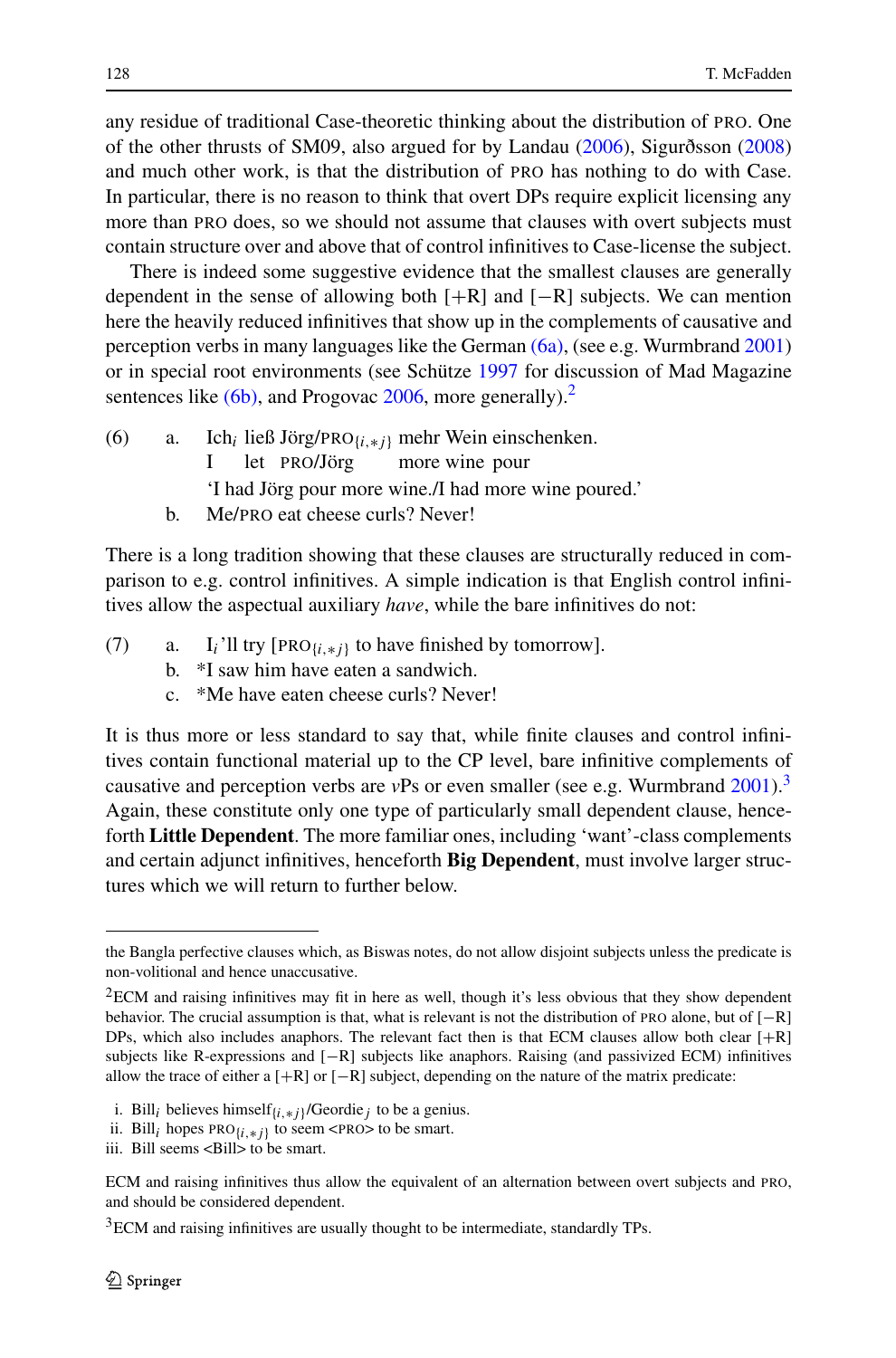<span id="page-14-2"></span><span id="page-14-1"></span><span id="page-14-0"></span>Anaphoric and independent clause types will then be larger than the bare infinitive dependent clauses. There is also good reason to think that, among these two, independent clauses are the larger, since they typically allow material disallowed in anaphoric clauses, e.g. independent tense specifications [\(8\)](#page-14-0), overt complementizers [\(9](#page-14-1)) and fronted elements in the left periphery  $(10)$  $(10)$ :<sup>[4](#page-14-3)</sup>

- (8) a. Yesterday I thought I would go shopping tomorrow. b. \*Yesterday I tried to go shopping tomorrow.
- <span id="page-14-6"></span><span id="page-14-5"></span>(9) a. I think that I will win. b. \*I tried that/for to win.
- (10) a. I think that, **this paragraph**, you should expand a bit. b. \*I tried, **this paragraph**, to expand a bit.

The question is how to implement this in specific structural terms. Imagine the fol-lowing simple proposal for the three clause types we've discussed so far:<sup>[5](#page-14-4)</sup>

- (11) a. **Dependent:** [*v*P [VP]]
	- b. **Anaphoric:** [C*Ana*P [TP [*v*P [VP]]]]
	- c. **Independent:** [C*Ind*P [C*Ana*P [TP [*v*P [VP]]]]]

Under this analysis, the structure of Little Dependent clauses would be literally contained within the structure of anaphoric clauses, which in turn would be literally contained within the structure of independent clauses. This is clearly what we would like to maintain in a broadly cartographic approach, but it's not easy to see how to derive the defining properties of the clause types from such structural assumptions.

The obvious approach, whereby C*Ana* directly requires a [−R] subject and C*Ind* a [+R] subject, perhaps via [*u*−R] and [*u*+R] features, won't do it. SM09 used such features on the C heads characterizing the clause types, but this only worked because, in their system, the two C heads alternated with one another in the same position. In the approach being considered here, C*Ana* will still be present structurally below C*Ind* in independent clauses, and it is always going to be closer to the subject in Spec*v*P or Spec-TP than C*Ind* is, so it will get first crack at controlling the properties of the subject, under Relativized Minimality. If it forces the local DP in its c-command domain to be [−R], it's not clear how this could be undone by a higher C*Ind* head. We thus need to take a more subtle tack.

<span id="page-14-4"></span><span id="page-14-3"></span>Let's think then about what it means for a DP to be  $[+R]$  or  $[-R]$ , and for a head or structure to require a  $[+R]$  or  $[-R]$  subject DP. A simplistic but plausible idea is that [+R] DPs must be interpreted relative to a context, mediated by their person features. If a DP is first person, its reference can only be properly determined by knowing who the speaker is in the relevant context. If a DP is third person, its reference can only be determined by knowing who the speaker and the hearer are, so as to exclude them

<sup>&</sup>lt;sup>4</sup>There is variation in the details, both across languages and between specific sub-types of independent and anaphoric clauses, but the generalization is that specific independent clause types often contain elements that are lacking in specific anaphoric clause types, while the reverse is quite rare.

 $5$ As noted above, ECM and raising structures could be included as TPs, between [\(11a\)](#page-14-5) and [\(11b\)](#page-14-6).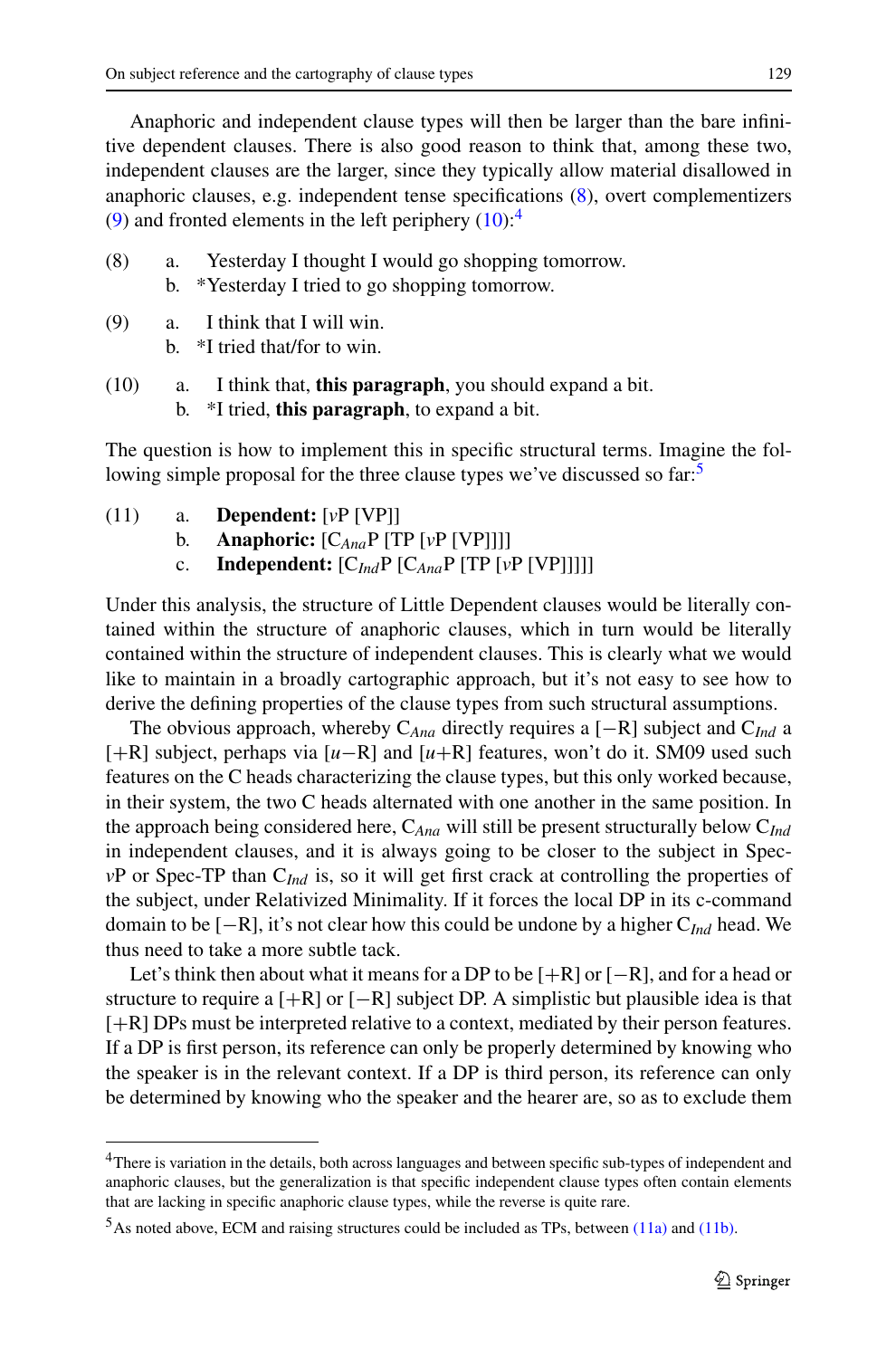both as possible referents. [−R] DPs, on the other hand, must be interpreted relative to another DP, specifically as coreferent with it. Now, the relationship between a  $[-R]$ DP and its antecedent (binding or control) is standardly treated syntactically, hence subject to standard syntactic restrictions like locality, minimality and c-command. A growing strand of work has argued that the relationships between (the person features on) DPs and the context is also at least partly syntactic, and that the context is represented in the syntactic structure (see e.g. Bianchi [2003](#page-20-13); Sigurðsson [2004;](#page-20-14) Baker [2008;](#page-20-15) Giorgi [2010;](#page-20-16) Sundaresan [2012](#page-20-17)). If we take this seriously and implement it in a fairly simple way using functional heads in the left periphery, we can actually get the requirement for  $[+R]$  or  $[-R]$  subjects in different clause types to fall out of the referential requirements of those DPs and from the presence or absence of the relevant functional heads, both interacting with standard minimality and (phase) locality.

<span id="page-15-0"></span>Consider again the structure in ([12\)](#page-15-0). We will need to add additional heads as we proceed, but two heads above TP are the bare minimum for distinguishing three clause types, so we'll start with this.

 $(C_{Ind}P [C_{Ana}P [TP...]]$ 

Now we make the following assumptions. C*Ind* is where contextual information is represented (clearly related to the *Λ* heads of Sigurðsson [2004](#page-20-14)). Every [+R] DP must be interpreted with respect to such a head, which means that every such DP must be in the same phase as C*Ind*. [6](#page-15-1) Every [−R] DP, on the other hand, must be phase-local to a c-commanding antecedent to be interpreted as coreferent with it. This could be another DP in the case of local binding, but it could also be C*Ana*, the function of which would be to mediate anaphoric relationships over longer distances in essentially successive-cyclic fashion. I.e. it can bind a lower [−R] DP, but then it must ultimately be bound by a DP higher up, allowing us to implement control and the equivalent of long-distance binding under well-defined conditions.<sup>7</sup> Then we need to adapt the standard idea that CP is a phase to our articulated left periphery, such that the highest C head present in a given clause defines a phase, while any lower ones do not. In a clause with the full complement of functional heads, C*Ind* will define the phase, while in a smaller clause where C*Ind* is lacking, C*Ana* will define the phase.

<span id="page-15-2"></span><span id="page-15-1"></span>All of this can now be put together to get most of the relevant basic patterns. A Little Dependent clause contains neither C head, thus it provides neither a context for the interpretation of a  $[+R]$  subject, nor a binder for a  $[-R]$  subject. Crucially, though, lacking the C heads, it also does not contain a phase boundary, thus its highest DP can be interpreted relative to material in the next higher clause. I.e. it can be bound

<sup>&</sup>lt;sup>6</sup>I am assuming that the interpretive dependency is mediated by a syntactic one, i.e. by an Agree relation which must be established locally. But the main points of the discussion should hold equally well if it were a purely interpretive relationship holding at LF, as long as LF interpretation is also done phase-by-phase.

<sup>&</sup>lt;sup>7</sup>Alternatively, anaphors are always bound by functional heads like  $C_{Ana}$ , which are in turn bound by the DP antecedents, i.e. that there is never direct binding of one DP by another (as proposed for long-distance anaphora in Tamil and languages like it, by Sundaresan [2012\)](#page-20-17). This may even be a point of variation (say between the so-called SELF- and SE-anaphors).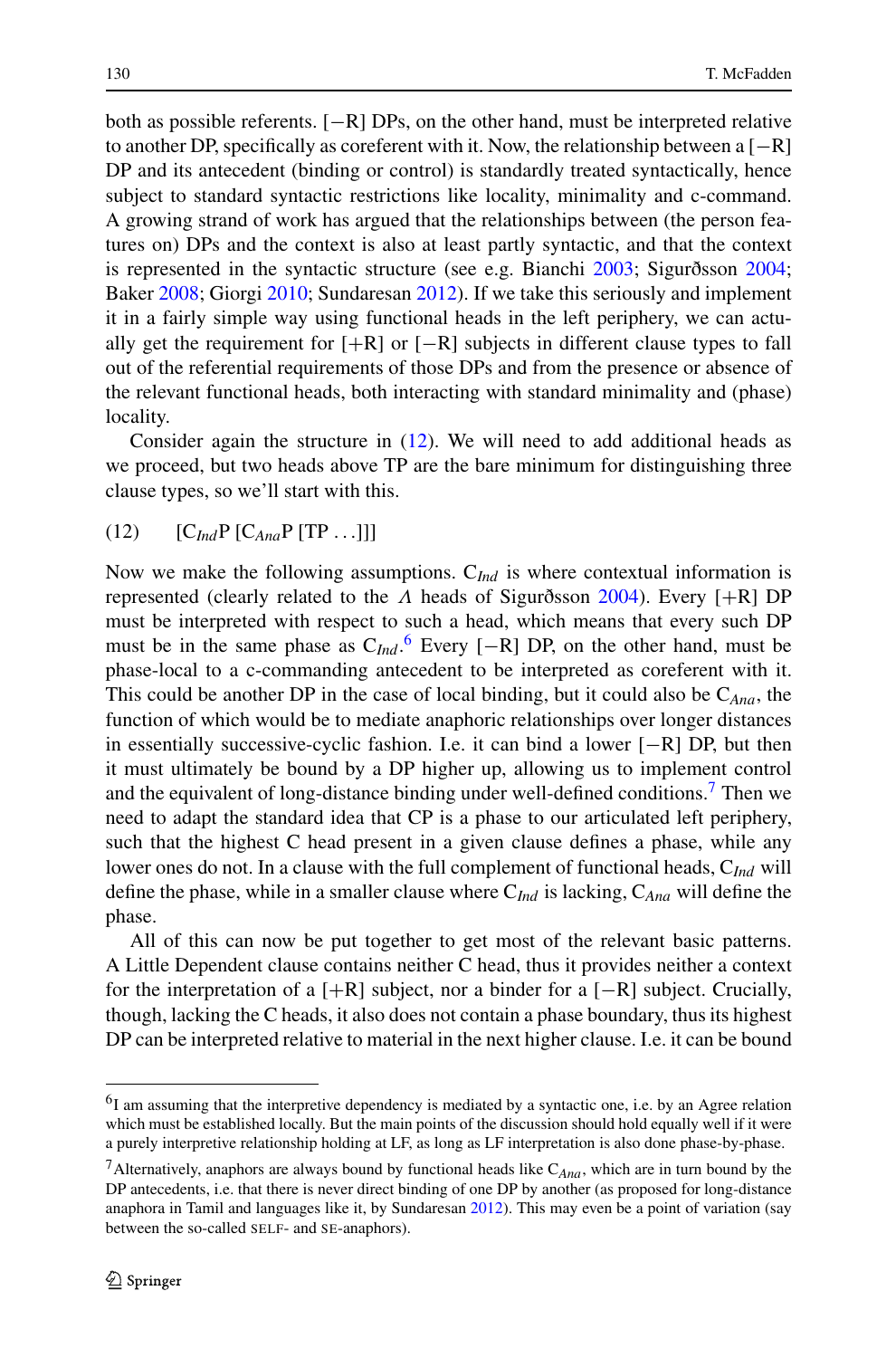by a DP or interpreted relative to the context represented in the matrix C*Ind*, thus is free to be either [+R] or [−R]. An anaphoric clause has a C*Ana* head, but no C*Ind* head. A  $[-R]$  subject will not be able to be properly interpreted, because there is no local representation of the context; yet, the clause still constitutes a phase due to the presence of C*Ana*, thus matrix C*Ind* is too far away. The presence of a phase boundary also means that a  $[-R]$  subject will not be able to be bound directly by a DP in the matrix clause, but it can be bound locally by the C*Ana* head. C*Ana* must, in turn, be bound by something higher, but since it is at the edge of the phase, it will count as sufficiently local to a DP in the matrix clause. The subject of an anaphoric clause can thus only be [−R]. Finally, an independent clause with the full complement of C heads will also constitute a phase, again blocking any direct relationship between the embedded subject and anything in the matrix. Due to the presence of the local C*Ind* head, however, a  $[+R]$  DP can be interpreted directly relative to the local context. There is also a C*Ana* head present, so a [−R] DP can also be bound locally, but a problem arises when the C*Ana* head then seeks a binder itself. Given the presence of the C*Ind* head, C*Ana* is no longer at the phase edge, and thus cannot be bound by a DP in the matrix clause. Since there is no other local DP which c-commands C*Ana*, it fails to be bound, and the interpretation of the embedded  $[-R]$  subject is ultimately unsuccessful. Thus the subject of an independent clause can only be  $[+R]$ .

The careful reader may have noticed an issue for object DPs, not just in embedded clauses but generally. If all  $[+R]$  DPs must be in a phase-local relationship with a head in the left periphery, and if *v*P constitutes a phase, then how can a [+R] direct object be successfully interpreted? Even in a clause that has a C*Ind* in its left periphery, there will be at least one phase boundary (at *v*P) separating the two. The same issue will arise for the [+R] subjects of dependent clauses, which have the matrix *v*P phase boundary intervening between themselves and matrix C*Ind*. The simplest way to deal with this is to posit additional heads in the *v*P layer which can do the same work as C*Ind* and C*Ana* do in the left periphery. This will seem at first like a serious complication to add to the theory. However, I would like to suggest here that positing such material in the *v*P layer allows us a tidy account of certain additional relevant facts.<sup>[8](#page-16-0)</sup> Note that both  $[+R]$  and  $[-R]$  DPs are generally allowed in object positions, again taking overt anaphors to be [−R]. This is independent of the finiteness of the clause and what sort of subject it allows:

- (13) a. Bo*<sup>i</sup>* smacked Luke*<sup>j</sup>* .
	- b. Bo<sub>i</sub> smacked himself ${i_{i*ji}}$ .
- <span id="page-16-0"></span>(14) a. Bo<sub>i</sub> tried [PRO<sub>{*i,*\**j*}</sub> to smack Luke<sub>*j*</sub>].
	- b. Bo<sub>i</sub> tried [PRO $\{i, *j\}$ ] to smack himself $\{i, *j\}$ ].

The independence from finiteness is a (weak) indication that the interpretive needs of the object are being handled inside *vP*. If we assume something like  $v_{Ind}$  and  $v_{Ana}$  to do this, we must ask why the result is typically an alternation between [+R] and [−R] objects. Consider what happens in a clause with the full complement of *v* heads:

<sup>8</sup>See also Sundaresan ([2012:](#page-20-17)Part III) on the need for such functional material in order to implement local anaphora in certain languages.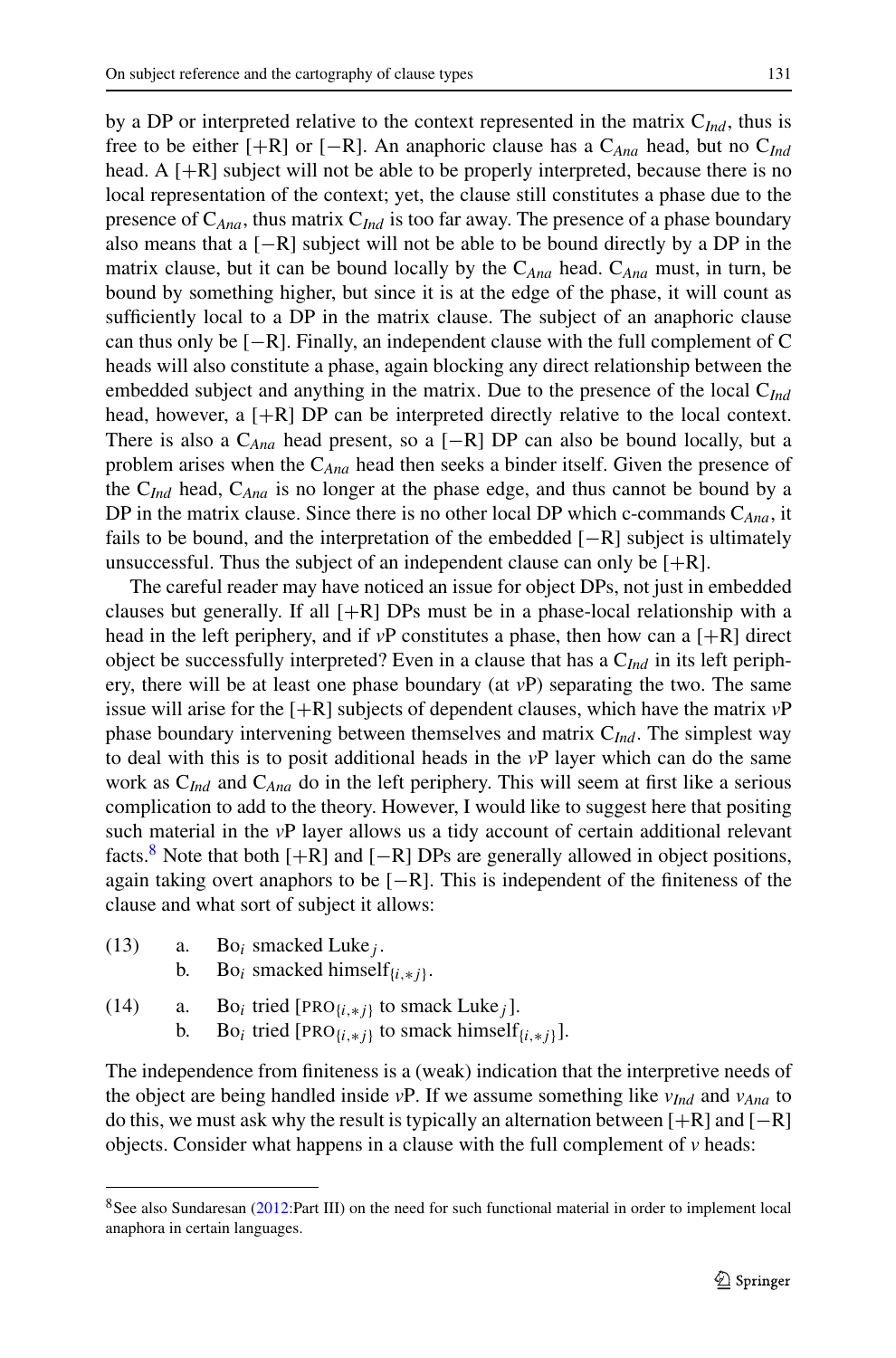(15) 
$$
[\dots [\text{TP DP}_{\text{subj}} [v_{\text{Ind}} P \langle DP_{\text{subj}} \rangle [v_{\text{Ana}} P [VP \dots DP_{\text{obj}}]]]]]
$$

Now, a  $[+R]$  object will be licensed here—just like a  $[+R]$  subject in an independent clause—by the presence of a local contextual specification, here on  $v_{Ind}$ . The status of a [−R] object is, however, different from that of a [−R] subject. Again, indirect binding by a DP in a higher phase via the  $v_{Ana}$  head will fail, because that head is not in the phase edge, thus is not visible to material in the CP phase. However, local anaphora is always possible for objects because the subject starts out in the *v*P phase, thus it can bind the object (perhaps via the intermediary position of the  $v_{Ana}$  head) before moving out of the phase to its surface position. As a result, we don't expect to find anything quite like the behavior of independent clauses at the *v*P level.

That leaves the possibility of 'anaphoric' *v*Ps, i.e. *v*Ps with obligatorily [−R] objects. Consider the following structure, where  $v_{Ana}P$  is present, but  $v_{Ind}P$  is not:<sup>[9](#page-17-0)</sup>

$$
(16) \qquad [\dots [TP DPsubj [vAnaP < D Psubj] [VP \dots DPobj]]]]
$$

Again, a [−R] object can be bound, either directly by the subject, or indirectly via  $v_{Ana}$ . A [+R] object, however, will have no such luck. In parallel with what we've assumed for the C layer, *vAna* should mark a phase boundary, preventing the object from getting into a relationship with any contextual specification at the C layer. And given the lack of  $v_{Ind}$ , no contextual specification will be present in the *v* layer, thus [+R] objects will have no way of being interpreted and will be ruled out. The theory thus predicts structures where only  $[-R]$  objects are allowed. I suggest that this is exactly what we find with inherently reflexive predicates, like English *behave*:

(17) John*<sup>i</sup>* behaved himself*i*/\*Bill*<sup>j</sup>*

Positing *vInd* and *vAna* heads thus allows us a straightforward account of the distribution of [+R] and [−R] objects, including how they differ from [+R] and [−R] subjects. I would also submit that something like this is essentially forced on us if we assume that the contextual interpretation of DPs is handled in phase-local fashion.

Let us turn then to the additional clause types which we set aside above, including 'want'-class complements and adjunct infinitives. In terms of the types of subjects that they allow, at least in languages like English and Tamil, they are clearly dependent. However, unlike the Little Dependent clauses, they are clearly relatively large according to other diagnostics—certainly larger than the anaphoric clauses. For example, their temporal reference can be independent of that in the matrix clause:

- <span id="page-17-0"></span>(18) a. Yesterday I wanted to go shopping tomorrow.
	- b. \*Yesterday I tried to go shopping tomorrow.

If we wish to maintain the approach to distinct subject-licensing behaviors in terms of clause size, we must recognize that these clauses are indeed structurally distinct from the Little Dependent clauses. Hence, we can call them Big Dependent, and suppose

<sup>&</sup>lt;sup>9</sup>One way to allow this is if functional sequences cannot have gaps (i.e. must be monotonic), but can be truncated at the upper end of each phase. So, just as heads at the top of the C domain can be missing, so can ones at the top of the  $\nu$  domain, but if a given C or  $\nu$  head is present, all heads below it in the same phase must also be present.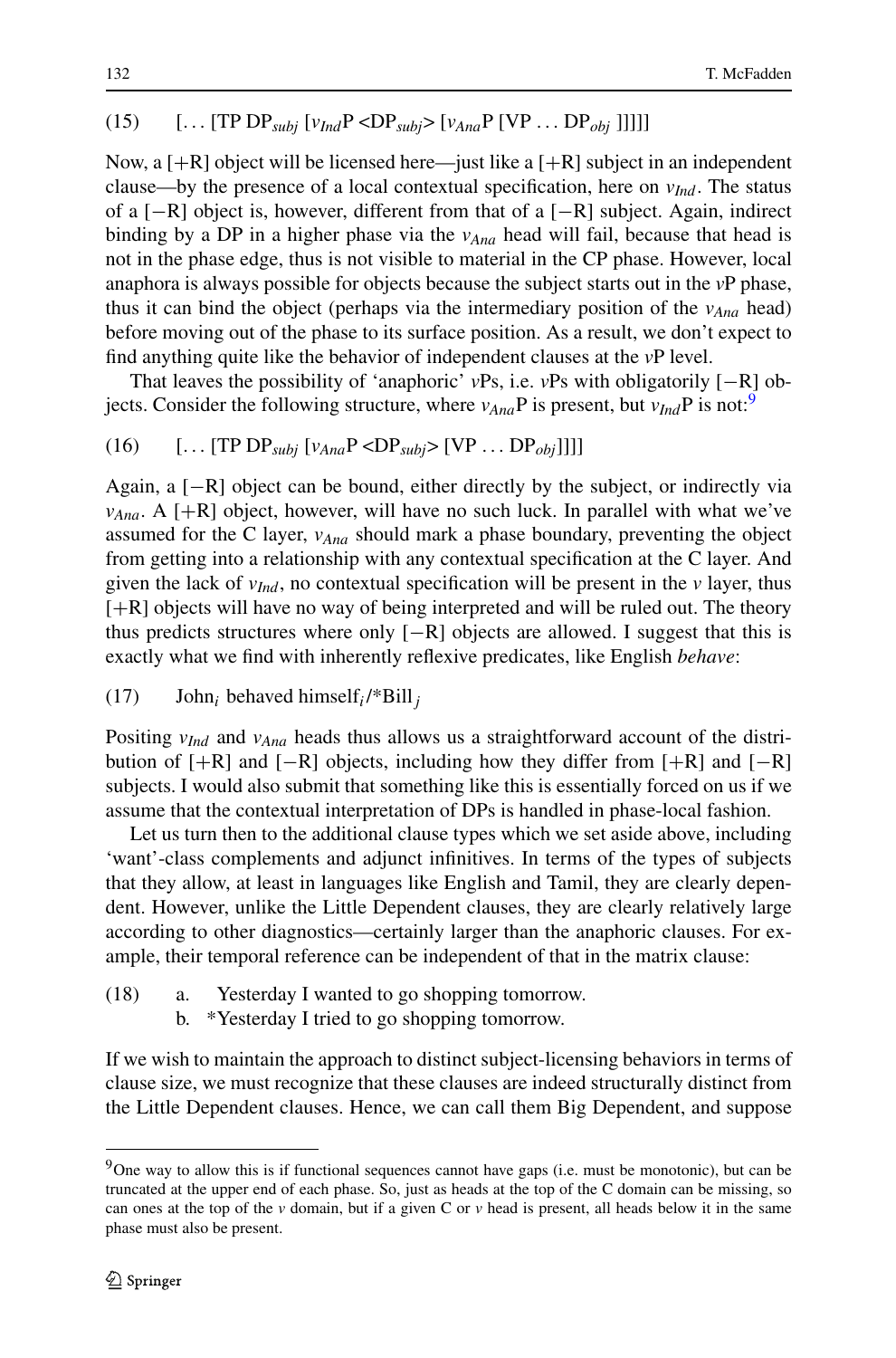that they are the clauses with a size intermediate to the anaphoric and independent types.

In order to get something of this intermediate size to allow both [+R] and [−R] subjects, we'll have to modify the system we've set up somewhat. As things stand, adding the C*Ind* head above a structure containing the C*Ana* head simultaneously makes a  $[-R]$  subject possible (because it contains a representation of the context) and a [−R] subject impossible (because it constitutes a phase boundary). It seems now that we'll have to split these properties of C*Ind* over two distinct heads, and say that Big Dependent clauses include only the lower head which makes a  $[+R]$  subject possible, call it C*Con* (to suggest context), while independent clauses additionally contain the higher one which makes a [−R] subject impossible, call it C*Loc* (to suggest a boundary for locality). There are a few ways that we could go about doing this, and I currently have no evidence to decide among them. Since we're already in rather speculative territory here, I will not develop this further in any detail, at present.<sup>[10](#page-18-0)</sup>

<span id="page-18-1"></span>Of course, the discussion in this section has been preliminary, but the goal is to look for something concrete which we can tie the distribution of subject types to, instead of abstract Agr. We want something that can at least make testable predictions, so that we have an actual falsifiable hypothesis—something the unrestricted assumption of abstract Agr does not give us. The particular kind of approach I have been considering here allows us to make predictions by using the logic of the cartographic approach. I am proposing something like ([19\)](#page-18-1) as the relevant portion of the hierarchy of projections, expanded from ([12\)](#page-15-0) above to allow for Big Dependent clauses and with the labels X, Y, Z, and W labeling intermediate zones where we might expect additional (e.g. temporal) functional heads and modifiers to be found:

(19) 
$$
X > C_{Loc} > Y > C_{Con} > Z > C_{Ana} > W > T > v...
$$

Given plausible (cartographic) assumptions about the monotonicity of the functional sequence, upper parts of this hierarchy can be lacking in particular clause types, but only if all higher parts are also lacking. I have suggested, e.g., that Little Dependent clauses go up to *v*, anaphoric clauses go up to C*Ana*, Big Dependent clauses go up to C*Con*, and independent clauses go up to C*Loc*. This allows us to make predictions based on specific proposals about what heads appear in the X, Y, Z and W regions. Anaphoric, Big Dependent and independent clauses should include the projections in the W region, while Little Dependent clauses may lack them. Independent and big dependent clauses should include the projections in the Z region, while these must be lacking in Little Dependent clauses and perhaps in anaphoric clauses. More generally, everything in Little Dependent clauses should also be present in anaphoric clauses, Big Dependent clauses and independent clauses. Everything in anaphoric clauses should be present in Big Dependent and independent clauses, and so forth. The presence of these projections should then be diagnosable in terms of the semantics of the clauses (especially TMA semantics) and in the possibility of certain adverbial and functional elements (like aspectual auxiliaries). Disconfirming evidence will

<span id="page-18-0"></span><sup>10</sup>One possibility is that Big Dependent clauses involve head movement of C*Ana* to C*Con*, bringing the former into the phase edge and thus allowing it to be bound by something in the next phase up. The extra C*Loc* in independent clauses would place the phase edge out of the reach of even a moved C*Ana*.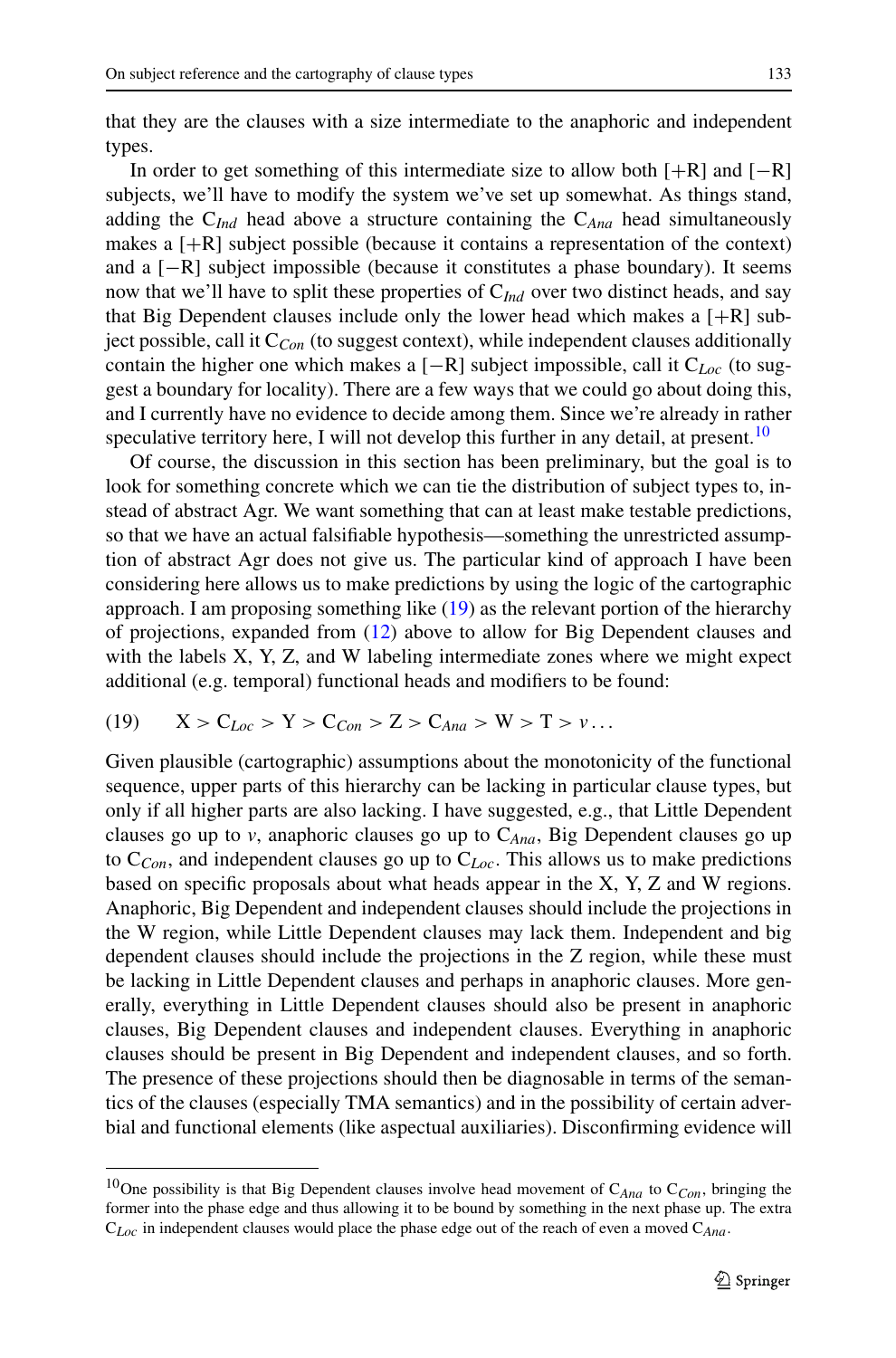force us to revise our hypotheses about the specifics of the hierarchy and/or the size of particular clause-types, or perhaps, ultimately, even to abandon this approach.

<span id="page-19-0"></span>This is in contrast to an abstract [Agr] theory, which can mechanically avoid disconfirmation by positing or not positing the relevant (undiagnosable) [Agr] features wherever needed to describe the distribution of [+R] and [−R] subjects. Note, furthermore, that the account here allows us to derive an additional feature of L04's analysis that he had to stipulate—the fact that the presence of certain temporal features is a necessary but not sufficient condition for the licensing of [+R] subjects. For Landau, this is simply part of the R-assignment rule reproduced in ([5\)](#page-9-1) above, according to which  $[+R]$  is licensed by  $[+T]$ , but only in conjunction with  $[+Agr]$ . In the account here, the relevant temporal specifications will have to come in somewhere in the region labelled  $Z$  in ([19\)](#page-18-1) above. So (some) anaphoric clauses may lack the specification, but all Big Dependent and independent clauses will have to include it.<sup>11</sup>

## **6 Back to Bangla**

Let us return then to the patterns in Bangla non-finite clauses that Biswas elucidates in her paper. A final advantage of the cartographic approach I have just sketched is that all six of the clause-types that she identifies can be reasonably placed on the scale proposed. The temporal and conditional adjuncts, which allow  $[+R]$  overt and *pro* subjects, but apparently not [−R] PRO, must be somewhere in the X or C<sub>*Loc*</sub> level of [\(19](#page-18-1)). Fully finite clauses with overt tense marking and agreement are presumably even larger, but these clauses must already go up to the level that not only allows [+R] subjects, but blocks [−R] ones. Complements of 'try'-class verbs must go up to  $C_{Ana}$ , and really no higher. This allows them to be just large enough to block  $[+R]$ subjects, but not so large as to allow independent temporal modification. Purpose and perfective adjuncts as well as the complements of 'want'-class verbs must go up to a level somewhere in the Z region. They must also include at least C*Ana* but not  $C_{Con}$ , since they also block  $[+R]$  subjects, but must include some material that is not present in the 'try'-class complements since they *do* allow temporal modification and, as Biswas reports, partial control. Note that English and Tamil 'want'-class complements are quite similar, also including the material in the Z region necessary for partial control and temporal modification, but crucially going just a bit higher to include the  $C_{Con}$  head that makes  $[+R]$  subjects possible.

<span id="page-19-1"></span>In a sense we are thus translating Biswas' [+T] into the presence of the Z layer, and her [+Agr] into the presence of something in the Y layer or at least C*Con*. The difference is that, given the assumptions we are making about a strict functional hierarchy and restrictions on possible clause sizes in terms of that hierarchy, our structural proposal makes clearer predictions about the possible cross-linguistic variation in these specifications and how they should lead subject licensing to interact with temporal interpretation and other independently observable factors. Biswas' contribution to this special issue provides us with the kind of careful analysis of relevant

<sup>&</sup>lt;sup>11</sup>Of course, the current theory can also correctly handle the Little Dependent clauses which clearly lack the relevant temporal specification, yet still allow [+R] subjects.